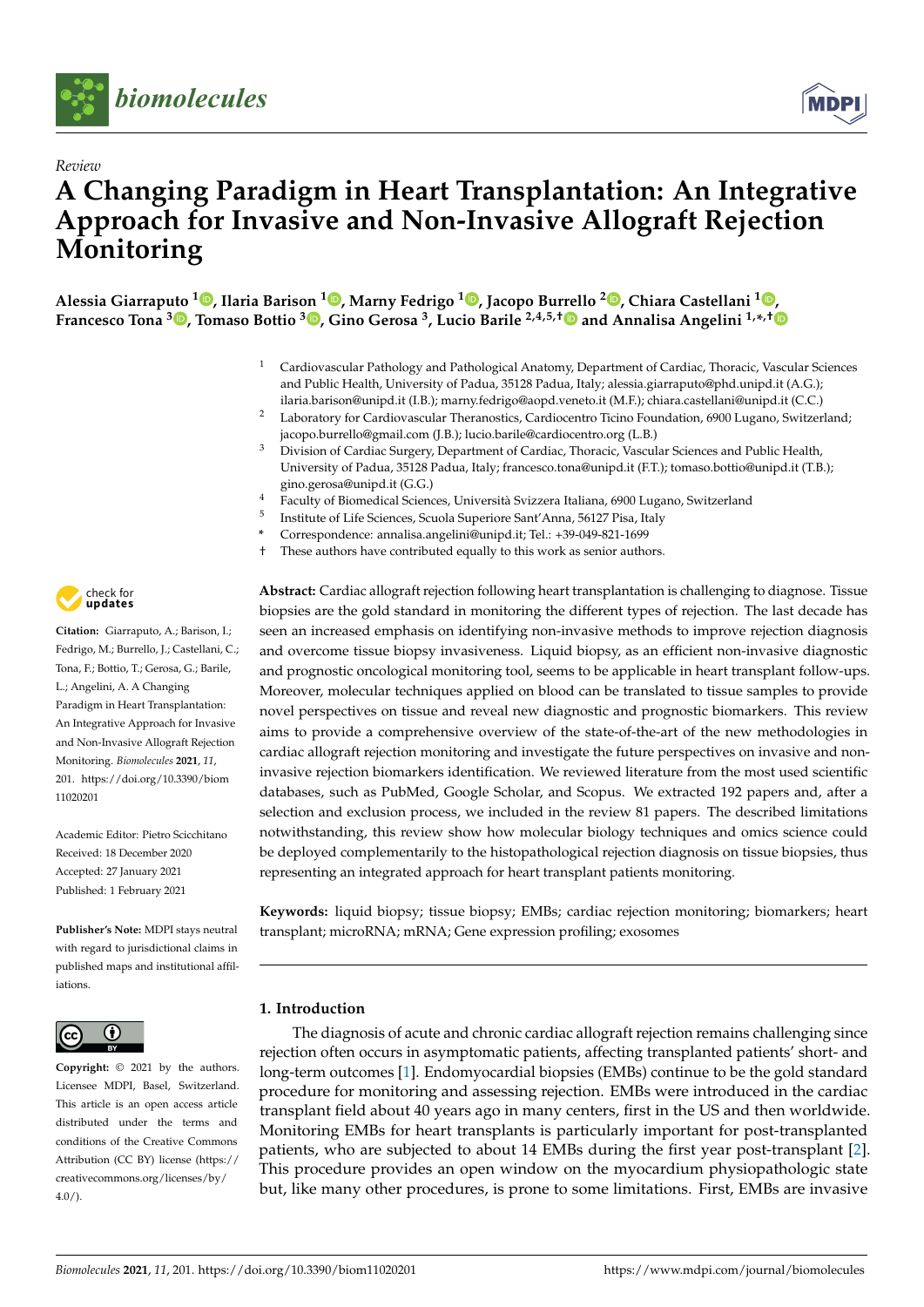procedures associated with some minor unavoidable clinical complications [\[3\]](#page-13-2); secondly, the close correlation between the clinical and histological resolution of rejection is debarred by interobserver variability and sampling errors [\[4\]](#page-13-3). Finally, EMBs, systemically used for surveillance during the first year after heart transplantation, represent an expensive medical procedure.  $s_{\rm c}$  the clinical and histological and histological and histological and histological resolution of regelation of regelation of  $r_{\rm c}$ 

Due to these drawbacks, numerous attempts have recently been made to explore the possibility of identifying a sensitive and non-invasive approach that might be used in combination with tissue histology to reduce the frequency of biopsies [\[5\]](#page-13-4). Omics approaches have expanded the number of relevant biomarkers for the diagnosis of allograft rejection [\[6\]](#page-13-5)  $\,$ and surveillance mainly in asymptomatic patients [\[7\]](#page-13-6). cally used for surveillance during the first year after the contract to contract the first year after the contract transportation, represent and the contract of contract the contract of contract the contract of contract of

Liquid biopsy plays an essential role in this context with regard to the genomics and proteomics performed on blood samples, aiming to identify circulating biomarkers to achieve diagnosis and grading of rejection, bypassing the invasiveness of EMBs [\[8,](#page-13-7)[9\]](#page-13-8). Although some of these approaches have already been introduced in several medical centers as EMB-supporting tools to monitor stable patients and reduce the number of required biopsies, the clinical implementation of these markers on a large cohort of patients is still needed. Nevertheless, EMB remains a vital source of graft status information and to our necessary reversioness) and remains a vial source or grave sames incriminative and<br>its potential has only partially been exploited. A specific research line has focused on identifying new molecular approaches, such as miRNomics and gene profiling, which could also be applied to EMBs as supporting technologies to improve and finely dissect histological and immunohistochemical evaluation, as well as to target pharmacological therapy  $[10,11]$  $[10,11]$ . potential has only partially been explored. To specific research line has been

This review covers literature from the last decade from the most used scientific databases, such as PubMed, Google Scholar, and Scopus. Starting from 192 papers, we excluded from the reviewing process all the studies that involved animal models, reviews, meta-analysis, and case studies, as well as conference abstracts/reports. We made a few exceptions however, including for some papers that represent important proofs-of-concept for novel allograft monitoring. We therefore finally included 81 papers related to clinical studies on cohorts of transplanted patients and molecular approaches performed on call studies on cohorts of transplanted patients and molecular approaches performed on transplanted patients. This review presents the state-of-the-art (Figure [1\)](#page-1-0) of invasive and non-invasive allograft rejection monitoring in heart transplantation. and non-invasive allograft rejection monitoring in heart transplantation. clinical studies on cohorts of transplanted patients and molecular approaches performed

<span id="page-1-0"></span>

**Figure 1.** Overview of invasive and non-invasive approaches in cardiac allograft rejection monitoring.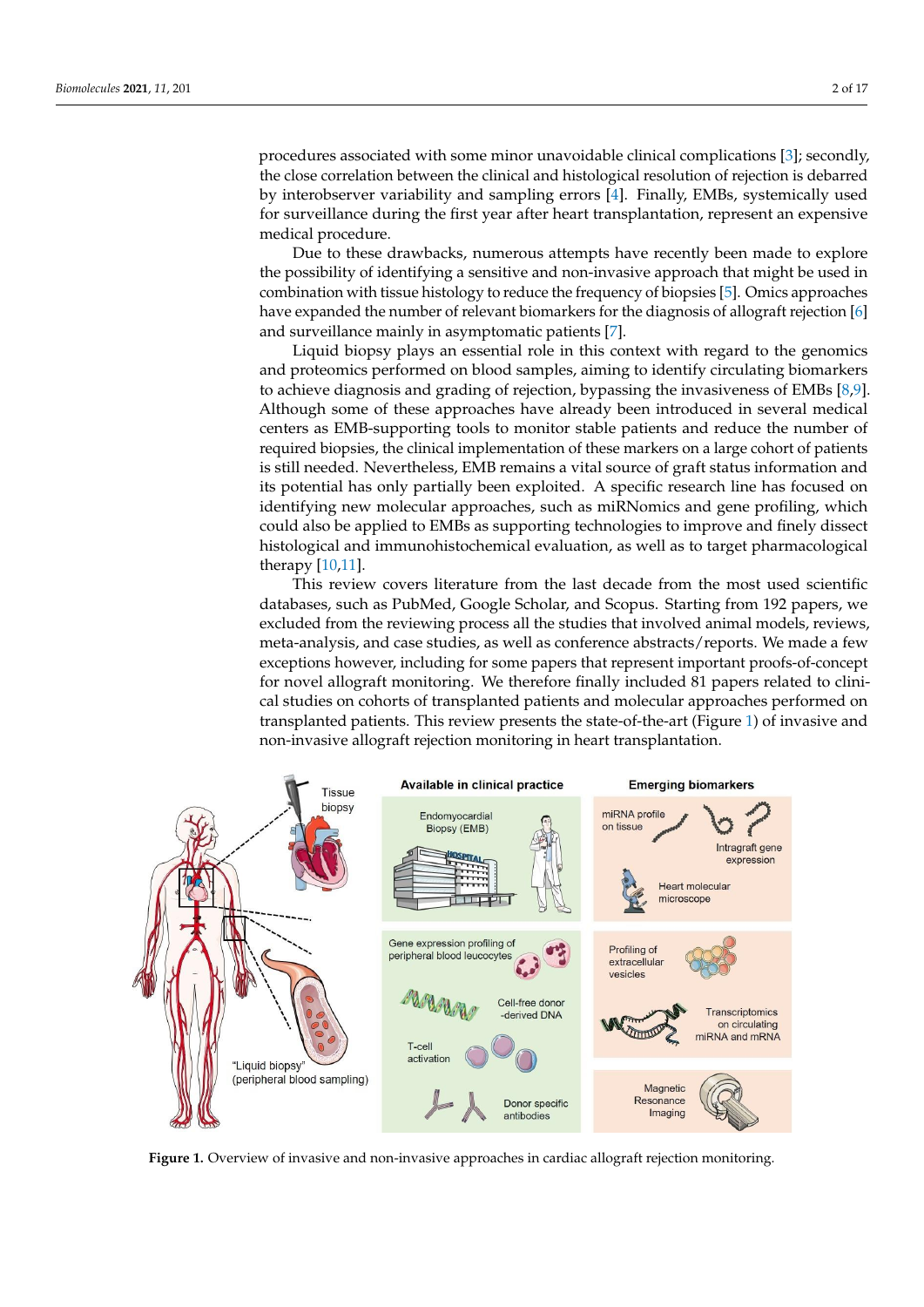## **2. Liquid Biopsy: Clinical Application**

Initially, liquid biopsy was applied in the oncological field for diagnosis, monitoring of therapy efficacy, and assessment of progression-free survival [\[12–](#page-13-11)[14\]](#page-13-12). Researchers defined it as the analysis of blood and its product to detect cellular and nuclear material derived from a tumor [\[15\]](#page-13-13). Thanks to its capacity to take a genetic picture of the cancer state "from a few blood drops", it was proposed both as a companion diagnostic strategy but also at the preclinical stage, as a population screening tool—and as a prognostic factor for outcome [\[15\]](#page-13-13).Besides this, it showed great potential in other clinical fields, like post-transplant rejection monitoring in solid organs transplants. Good results have been achieved with these non-invasive procedures. Some methodologies, such as gene expression profiling (GEP) [\[8\]](#page-13-7), which can detect variations in the cell transcript, have already been applied in the clinical field to monitor stable patients and reduce the number of EMBs.

### *2.1. Gene Expression Profiling of the Peripheral Blood Leucocytes*

Various international multicenter studies (Cargo, Image, E-Image, and Cargo II) have investigated the role of the gene expression profiles of the peripheral blood leucocytes as genomic markers of acute rejection [\[7](#page-13-6)[–9](#page-13-8)[,16](#page-13-14)[,17\]](#page-13-15). The first development of such an approach was an algorithm used to process a panel of 20 genes (selected starting from 252 candidates, identified through the literature and studies carried out on other transplanted organs). Eleven out of twenty genes were classifiers that could discriminate between "quiescent" vs. "moderate/severe rejection" in the validation set. Nine genes were chosen as controls. The algorithm reached an agreement of 84% in EMBs in patients with the highest grade of rejection  $(\geq 3A)$ , measured according to the International Society for Heart and Lung Transplantation (ISHLT) classification [\[18\]](#page-14-0). Gene analysis converted into a score (0–40) had a negative predictive value (NPV) of 99.6% in patients demonstrating scores lower than 30 within the first year post-transplantation [\[8\]](#page-13-7). The Cargo II study, which included 462 patients, confirmed a GEP score < 34 to identify patients at low risk of rejection, even early after transplantation [\[17\]](#page-13-15).

The GEP technology is commercialized as AllopMap and used in many centers in the US and Europe. Patients at >2 months, >6 months, and >1 year with a score inferior to 20, 30, and 34, respectively, were defined as low-risk patients not requiring EMBs monitoring [\[8](#page-13-7)[,9\]](#page-13-8). This approach has been systematically compared in a clinical setting with standard routine biopsies in the IMAGE study, comprising 602 patients enrolled between six months and five years post-transplantation [\[7\]](#page-13-6) and randomly assigned to the gene-profiling or biopsy group monitoring. Compared with the routine biopsy group, patients monitored by GEP did not experience an increased risk of severe adverse outcomes [\[7\]](#page-13-6). Notably, the study resulted in significantly fewer EMBs. The EImage (Early Image) study [\[16\]](#page-13-14) evaluated the sensitivity of GEP technology during the early stage of monitoring (<6 months posttransplantation). Sixty patients were randomly assigned in a 1:1 ratio again to either the GEP or the EMB groups. The threshold for a positive GEP result was set at  $\geq$ 30 for patients two to six months and ≥34 for patients six months post-transplantation. Although EImage included a small cohort of relatively low-risk patients on lower doses of corticosteroids (<20 mg), the study showed the safety and efficacy of GEP blood testing as an alternative to routine biopsies within 55 days following cardiac transplantation. There were no significant differences for primary endpoints (death, renewed transplant, hemodynamic compromise, left ventricular ejection fraction, and graft dysfunction) between patients followed-up with Allomap or EMBs [\[16\]](#page-13-14).

Additionally, novel biomarkers can be assessed by implementing high-throughput transcriptomics profiling assays without a bias of the target selection on whole-blood samples collected during the EMB monitoring procedure. In this framework, the HEARTBiT initiative, a Canadian multicenter prospective study aimed at improving the non-invasive diagnostic performance of acute cellular rejection (ACR) events at an early stage posttransplant (during the first two months) through transcriptome profiling of nine mRNA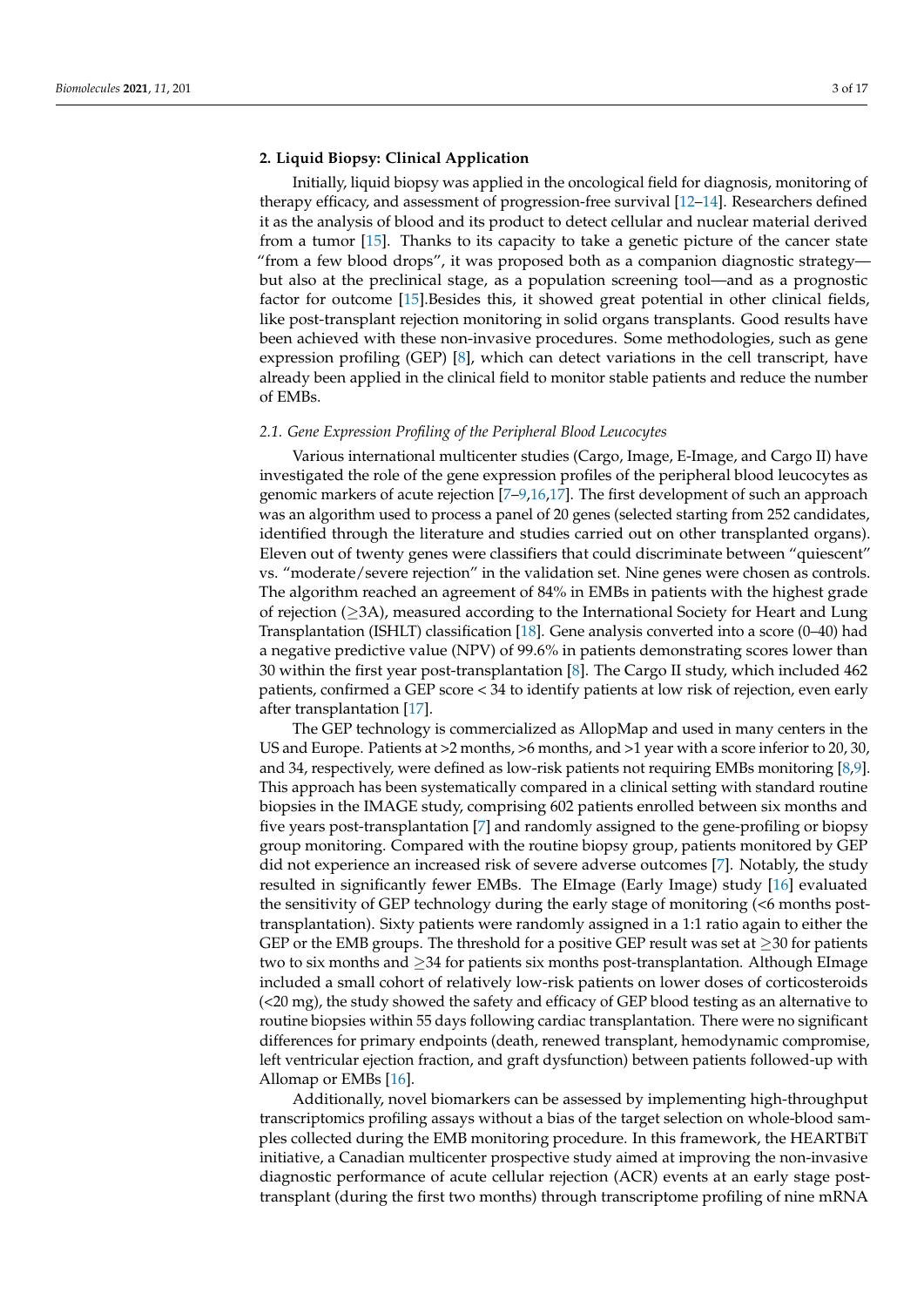transcripts, quantified using NanoString nCounter technology. HEARTBiT achieved a comparable diagnostic performance of non-invasive diagnostic tests currently available in clinical practice with area under the curve (AUC) values of 0.70 (95% CI, 0.57–0.83) and 0.69 (95% CI, 0.56–0.81) and with the expectation of overcoming AlloMap's limitation to application within 55 days post-transplant [\[19\]](#page-14-1). A pilot clinical validation study, estimating the robustness and limitation of the previous work, assessed the potential clinical efficacy of HEARTBiT profiling. A promising linear relationship of HEARTBiT's molecular profile with ACR diagnosis was highlighted, as well as the necessity of future longitudinal and large-scale trials [\[20\]](#page-14-2).

The Canada-wide trial applied the GEP approach, using whole blood as starting material from patients before transplantation and from three years post-transplantation. From 1295 differentially expressed genes between subjects with acute rejection (ISHLT Grade  $>$  or = 2R) and no rejection (Grade 0R), a 12-gene biomarker panel, classifying validation samples with 83% sensitivity and 100% specificity, was identified [\[21\]](#page-14-3). Hollander et al. expanded and refined the 12-gene biomarker panel with a more heterogeneous cohort of cardiac transplant patients, collecting samples between one week and six months postheart transplant [\[22\]](#page-14-4).

Moayedi and colleagues undertook a risk evaluation of the use of GEP in monitoring acute cellular rejection and taking into account the outcomes of the AlloMap<sup>®</sup> Registry in a prospective observational multicenter study [\[23\]](#page-14-5). They assessed short and long-term clinical outcomes in patients that received GEP for routine rejection surveillance after heart transplantation in a cohort of 1504 patients with 7969 clinic visits and records. Despite the limitation of possible selection bias in the study's inclusion criteria, survival outcomes in contemporary heart transplant patients managed with GEP as an ACR surveillance strategy are promising [\[23\]](#page-14-5).

Using gene-based transcriptional signaling in peripheral blood mononuclear cells in 44 patients, Mehra and Benitez reported that patients could be segregated into low, intermediate, and high risk for future rejection subsets [\[24\]](#page-14-6). The informative identified genes represented several biologic pathways, including T-cell activation (PDCD1), T-cell migration (ITGA4), mobilization of hematopoietic precursors (WDR40A and microRNA gene family cMIR), and steroid-responsive genes such as IL1R2, the decoy receptor for IL-2 [\[24\]](#page-14-6).

## *2.2. Cell-Free DNA*

Donor-derived cell-free DNA (dd-cf-DNA) is the DNA of donor origin in heart transplant recipients' blood. During cellular and antibody mediated rejection, in the setting of myocyte necrosis and apoptosis, a more significant amount of dd-cf-DNA from the damaged graft is released into the blood. The detection of dd-cf-DNA is straightforward in female recipients receiving a male donor graft, undertaken by targeting the Y chromosome [\[25\]](#page-14-7). A molecular technique that facilitates the identification of graft-derived DNA regardless of the sex of the transplant donor or recipient is shotgun sequencing. This approach is based on sequencing cell-free circulating DNA fragments and exploiting single nucleotide polymorphisms (SNPs) genotyping information to differentiate between donor- and recipient-derived sequences. Hence, this method can identify and quantify circulating dd-cf-DNA and, during computational alignment performance, discriminate human dd-cf-DNA from microbial DNA and other erroneous material [\[26–](#page-14-8)[28\]](#page-14-9). Based on this method, Snyder and colleagues introduced a new way to discriminate between donor and recipient DNA molecules, according to which increased dd-cf-DNA levels in recipients after transplantation may suggest the onset of rejection [\[28\]](#page-14-9). In patients experiencing acute rejection, augmented dd-cf-DNA assessed by SNPs can occur up to five months before detection on biopsy [\[26\]](#page-14-8), indicating the potential for early diagnosis. One potential limitation using this approach is the difficulty in distinguishing graft damage due to antibody-mediated rejection (AMR) versus acute cellular rejection, implying the need for supporting follow-up tests to tune therapeutic approaches accordingly. Moreover,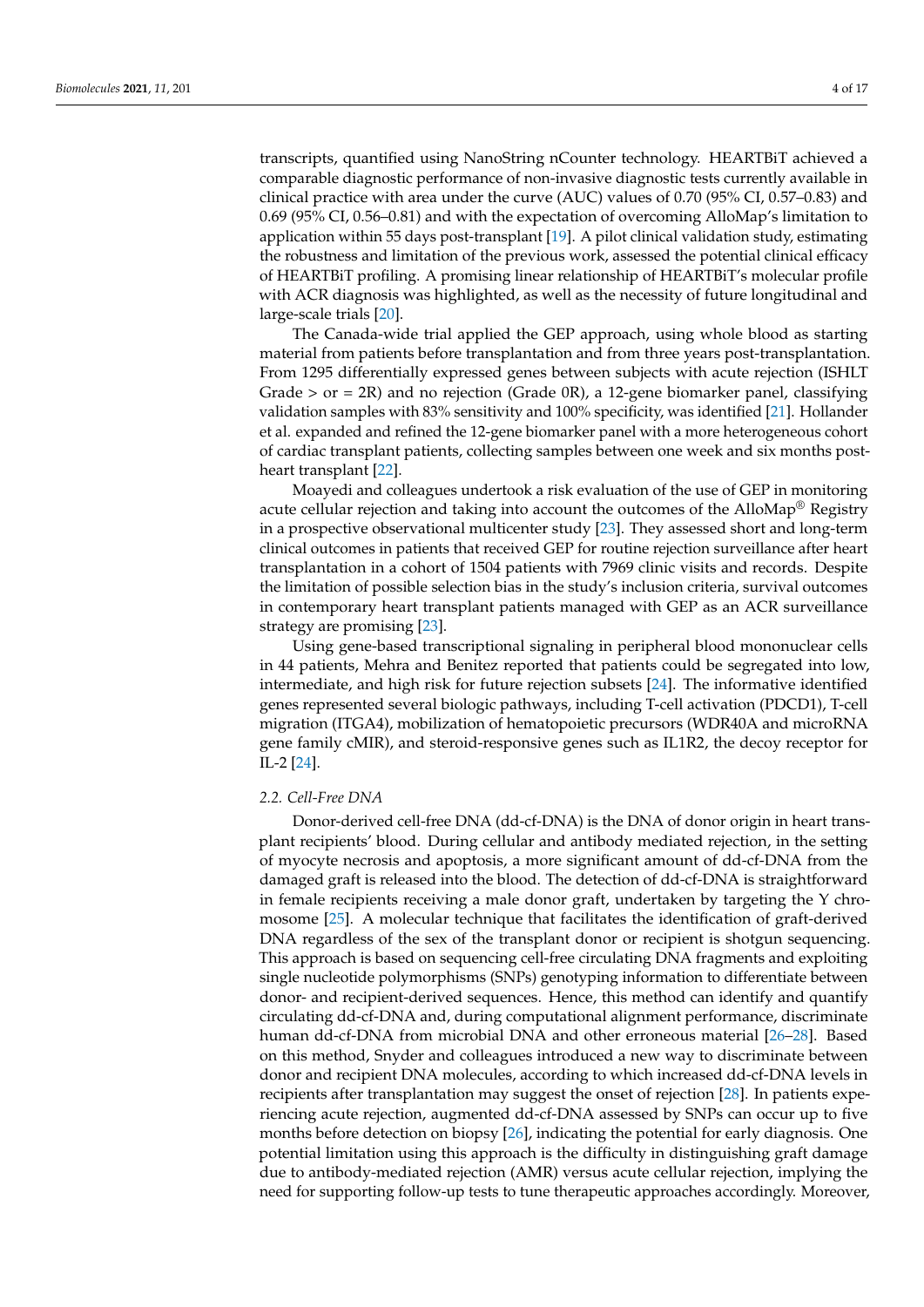the complexity and cost of analyses limit its application as a clinically relevant surveillance tool. Finally, dd-cf-DNA's targeted quantification requires genotyping of both recipient and donors, which is suitable for bone marrow and kidney transplantation but not always possible for heart transplantation. Sharon and colleagues recently addressed this issue by elaborating an algorithm that estimates dd-cf-DNA levels in the absence of a donor genotype [\[29\]](#page-14-10). This analysis was applied in a large, prospective, multicenter clinical trial, including patients with both ACR and AMR who received a heart transplant (HT) at least 55 days before enrolment [\[30\]](#page-14-11). Dd-cf-DNA testing detected acute rejection with an area under the curve of 0.64 and provided an estimated NPV of 97.1% and positive predictive value of 8.9%. The limitation of genotyping donors was also addressed by North et al., who proposed a highly sensitive and quantitative multiplexed PCR test for 94 highly informative bi-allelic SNPs [\[6\]](#page-13-5).

North et al. developed a multiplexed allele-specific quantitative PCR method capable of the early detection of mild ACR (ISHLT 1R) in addition to higher grade ACR (ISHLT 2R and 3R), AMR, and graft vasculopathy. Using a specifically defined cut-off, the assay's clinical performance characteristics included an NPV of 100% for grade 2R or higher ACR, with 100% sensitivity and 75.48% specificity. This test's analytical validity facilitates conservative stratification of the probability of moderate to severe ACR as a potential companion tool for EMB in reducing the incidence of invasive biopsies, following the patients' response to therapy [\[6\]](#page-13-5).

A recent multicenter prospective blinded study investigated the value the ratio of cf-DNA specific to the transplanted organ, referring to the total amount of cf-DNA present in a blood sample to estimate cardiac allograft rejection. With a statistically optimized cut-off, the authors improved the dd-cf-DNA performance, reaching an NPV > 90.9% for ACR and > 99.7% for a higher grade of rejection, showing its potentiality as a novel surveillance tool thanks to its association with acute allograft rejection and a clinically applicable threshold both in adults and pediatric transplanted patients [\[31\]](#page-14-12). They demonstrate the feasibility of their model in detecting injury to the donor organ and as a potential clinical biomarker for AMR, elucidating new frontiers of investigation to reach statistical significance in this rejection spectrum.

Despite the recent improvement of the dd-cf-DNA technique and its advantages in non-invasive monitoring, there are still some limitations with regard to dd-cf-DNA. Concomitant kidney and liver disease, not a rare situation in heart-transplanted patients, may affect cell-free DNA clearance and may lead to an underestimation of allograft injury. Moreover, the dd-cf-DNA assay could be further limited by the long labor processing time and especially by the need for genotyping [\[32\]](#page-14-13).

### *2.3. High-Sensitive Troponins*

Cardiac troponins are well-known non-invasive tests used as reliable biological markers for several cardiovascular diseases. They have been investigated and implemented in clinical practice during the last decade. Cardiac troponins are sarcomeric structural proteins released in the bloodstream due to cardiomyocyte disruption, typically during moderate and severe ACR [\[33\]](#page-14-14).

Myocyte damage is a mandatory pathological index of ACR for both moderate and severe events. Therefore, it has been evaluated as a potential biomarker of allograft rejection, with the aim of identifying a cutoff value for diagnosis and/or exclusion of ACR to rationalize EMB [\[33](#page-14-14)[–35\]](#page-14-15).

Recently, Erbel and coworkers established a high-sensitive troponin serum cutoff level of 33.55 ng/l capable of predicting death at 12 months after transplant with a sensitivity of 90.91% and a specificity of 70.97%. Besides this, survival at five years was significantly improved in patients with values below the cutoff [\[36\]](#page-14-16). However, contradictory results exist that show no association between allograft rejection and cardiac troponin levels [\[37\]](#page-14-17), suggesting that high-sensitive cardiac troponin cannot be currently recommended as a tool to monitor rejection.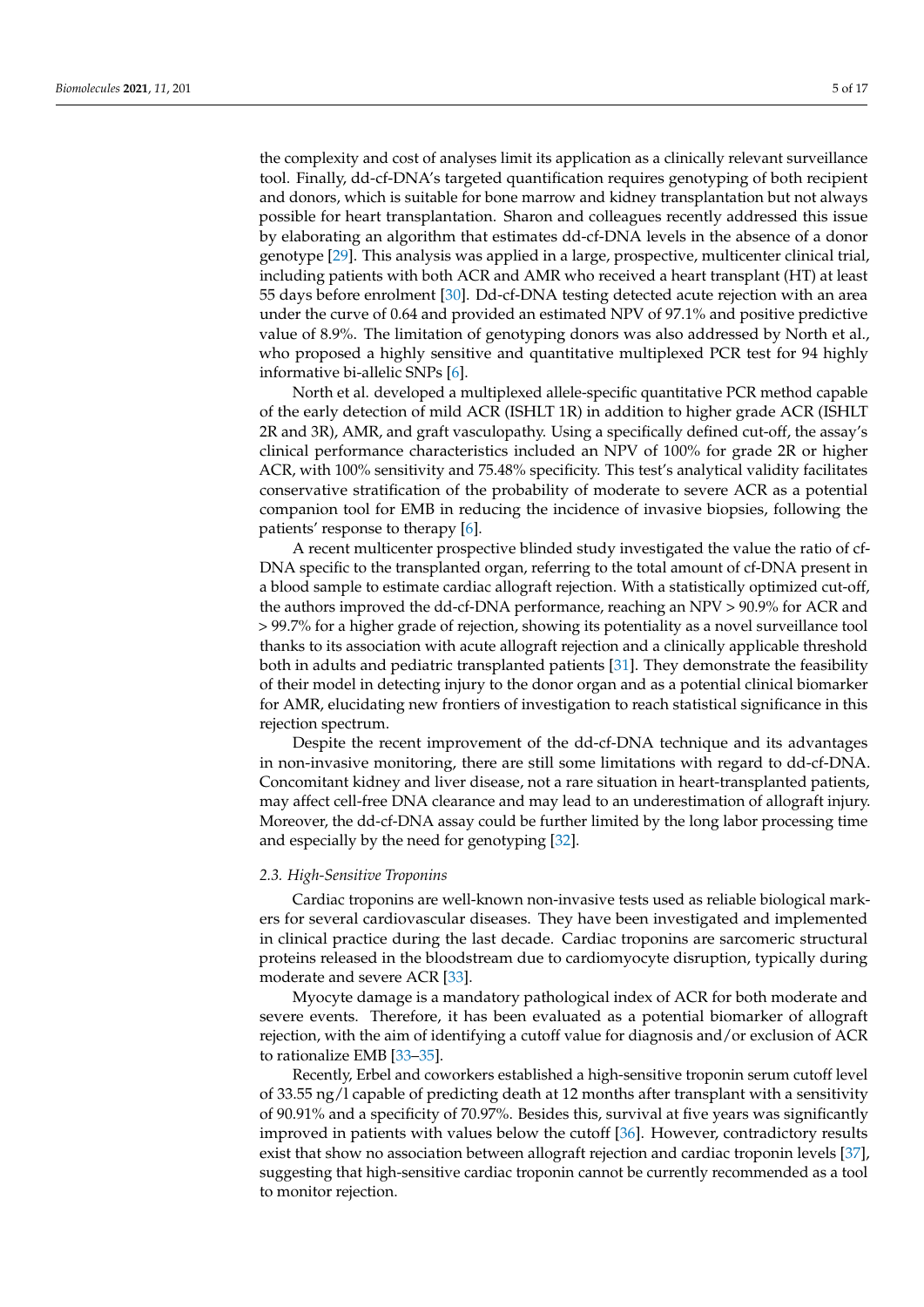## *2.4. T-Cell Function*

A key event in graft rejection is the activation and proliferation of the recipient's lymphocytes, particularly T cells, which are detrimental to the long-term transplant outcome. Pharmacodynamic monitoring by direct measurement of T-cell activation and proliferation can therefore personalize immunosuppression.

The CD4 cell stimulation assay is a technology used to measure cell-mediated immunity and early response to stimulation by detecting intracellular adenosine triphosphate(iATP) synthesis in CD4+ cells selected from the blood by monoclonal antibody-coated magnetic beads. ATP can be measured by the firefly luciferase system and an assay to monitor iATP in CD4+ cells [\[38\]](#page-14-18). The CD4 cell stimulation assay has been approved by the US Food and Drug Administration to be applied on solid organ transplantation [\[38\]](#page-14-18). The assay has been used to detect iATP level released by activated CD4+ cells and their correlation with the risk of rejection or infection [\[38\]](#page-14-18). The significance of iATP measurement in CD4+ cells predicting acute rejection and infection is currently under investigation because different studies have found contradictory results. A published meta-analysis incorporating multiple organ transplants concluded that iATP monitoring is not suitable to identify individuals at risk of rejection or infection [\[39\]](#page-14-19). A drawback from the analytical standpoint is that the assay is a time-consuming, indirect cell function test requiring stimulation and a cell isolation step. Furthermore, all the studies analyzed by Ling and colleagues presented an important bias in sample selection: the numbers of rejection and infection episodes were too small to perform a robust correlation [\[39\]](#page-14-19). Clinical trials must generate new evidence to support the appropriate interpretation of the results.

#### *2.5. Donor-Specific Antibodies*

Following the consensus guidelines on the testing and clinical management issue with regard to human leukocyte antigen (HLA) and non-HLA antibodies in 2013 [\[40\]](#page-15-0), an international consensus conference was organized in 2016 by the ISHLT to discuss current practices for detecting and quantifying circulating antibodies and validating the efficacy of therapeutic approaches [\[41\]](#page-15-1). Scientists agreed that equivocal results still exist with regard to the best practices for identifying antibodies of clinical relevance and their treatment. Solid-phase assays, such as the Luminex SAB assay, have been recommended to detect circulating antibodies [\[41\]](#page-15-1). Patients with a panel reactive antibody (PRA)  $<10\%$  or donordirected antibodies at the time of transplantation are at risk for suboptimal outcomes posttransplantation. The above-mentioned consensus conference recommended performing post-transplant monitoring for donor-specific antibodies (DSAs) at 1, 3, 6, and 12 months post-surgery [\[42\]](#page-15-2). For monitoring after 12 months post-surgery, the consensus supports a yearly follow-up, except for high-risk patients, who require stricter surveillance.

# *2.6. Emerging Biomarkers: Micro RNA, mRNA, Exosomes, and Microvesicles* 2.6.1. RNA

Various RNA molecule classes, such as protein-coding messenger RNAs (mRNA), small non-coding RNAs, long non-coding RNAs (lnc-RNAs), and other non-coding RNA molecules, have been associated with disease phenotypes, raising their potential as minimally invasive biomarkers [\[43](#page-15-3)[,44\]](#page-15-4).

lnc-RNAs are autonomously transcribed RNAs, usually longer more than 200 nucleotides, affecting significantly gene expression, e.g., with regard to chromatin regulation and T and B cells functions and differentiation. Recently, Gu and colleagues demonstrated, in a mouse model of heart transplantation, that lnc-RNAs regulate Th1 cell response during graft rejection. In this study, they compared the mRNA and lnc-RNA profiles of heart grafts and graft infiltration lymphocytes in both syngeneic and allogenic murine transplanted groups. They not only showed that A930015D03Rik and mouselincRNA1055 are highly upregulated during transplant rejection but also that they are associated with Th1 cell response through the regulation of IL12Rb1 expression. Moreover, they tested, in kidney transplanted human samples, two human lnc-RNAs expression, matching A930015D03Rik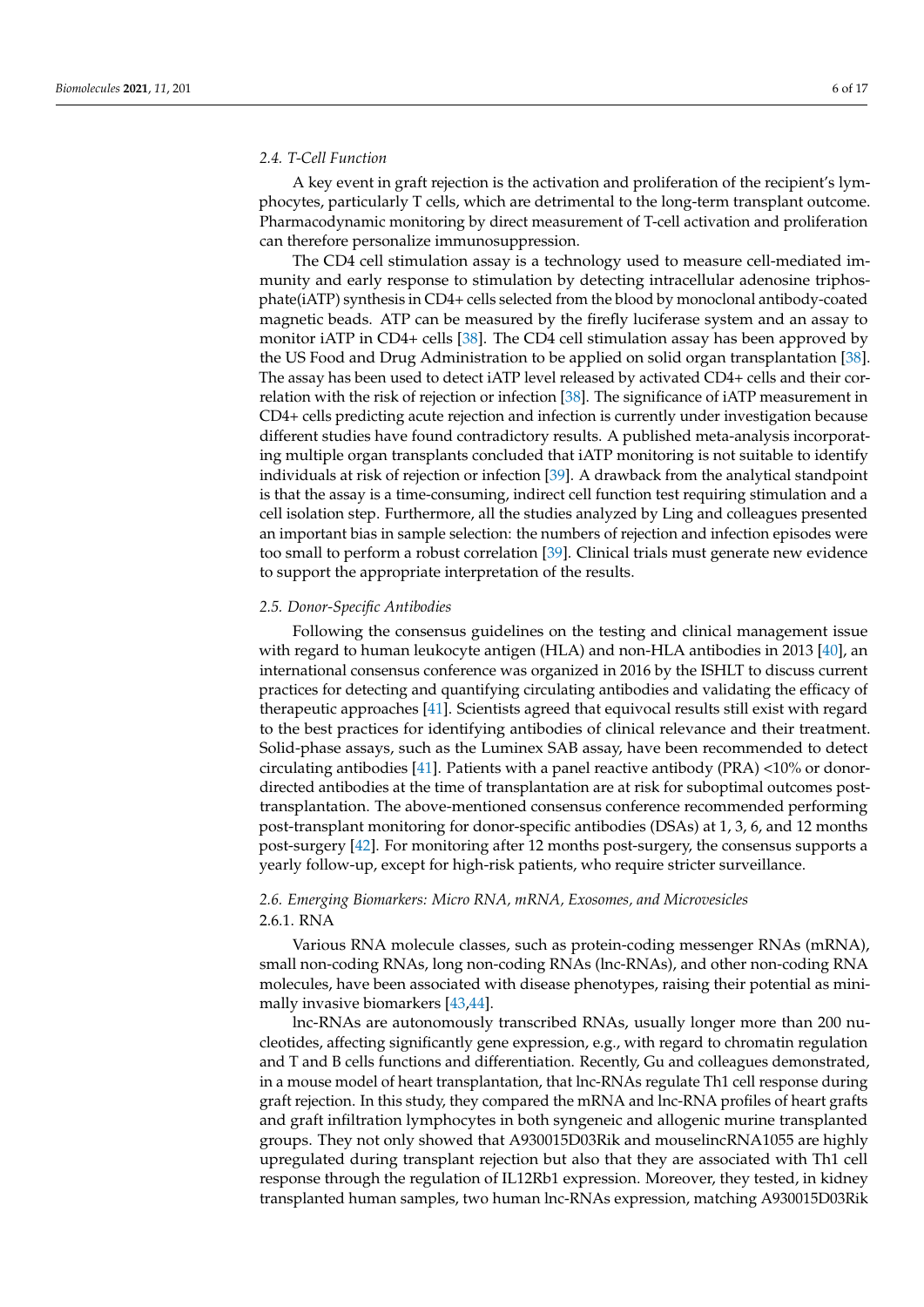and mouselincRNA1055 separately, proving their increased expression in kidney transplant rejection samples rather than controls. This study provides a valuable proof-of-concept: lnc-RNAs can be used as innovative ACR biomarkers and potentially implemented in clinical monitoring of acute rejection episodes [\[44\]](#page-15-4).

MicroRNA (miRNA) are small non-coding RNAs that play a role in gene expression regulation by targeting mRNA. Some miRNA are tissue- and cell-type specific and their expression level is linked directly to the pathophysiological state of organs. Extracellular circulating miRNA might be able to give us a "snapshot" of the patient's current health state, thanks to their stability and the possibility of repeating and reproducing the measurement of their levels, which can also be undertaken using multiple frozen/thawed serum/plasma samples. For these reasons, miRNAs are suitable as non-invasive biomarkers, with several groups evaluating their diagnostic and predictor potential for allograft rejection monitoring.

In transplantation and allograft rejection monitoring, two main approaches were followed: in some studies, the authors focused on the analysis of single miRNA, while in others, they chose to analyze a group of different miRNAs that enabled them to define a characteristic pattern and pathway.

In 2013, Dewi and colleagues conducted a small pilot study to assess the potential of using serum miRNAs as acute rejection biomarkers. They investigated ten heart transplant patients, comparing serum miRNA expression levels before, during, and after rejection episodes. The analysis revealed that the levels of seven miRNAs increased during rejection. Among these, only miR-326 and miR-142-3p showed acceptable AUC values (0.86 and 0.80, respectively) (Table 1), demonstrating significant discrimination between normal and pathologic features [\[45\]](#page-15-5). A second study by the same authors validated the selected miRNAs in a different and more extensive cohort of patients with histologically verified acute cellular rejection ( $n = 26$ ) and a control group of heart transplant recipients without allograft rejection  $(n = 37)$ . The diagnostic performance in discriminating rejection vs. absence of rejection in patients using miR-142-3p and miR-101-3p revealed an AUC– ROC (Receiver Operator Characteristic) of 0.78 and 0.75, respectively [\[46\]](#page-15-6). Despite the more extensive and independent cohort, the numerosity was still limited, and the authors could only discriminate ACR from no-rejection status but not identify the AMR cases. However, despite this limitation, this study demonstrated that the use of circulating miRNAs in acute cardiac rejection monitoring could be beneficial [\[46\]](#page-15-6).

Duong Van Huyen and colleagues adopted a different approach, demonstrating that miRNAs expression is regulated both on tissue and on serum. They assessed the level of 14 different miRNAs on EMBs, of which seven were differentially expressed between normal and rejecting EMB specimens. After that, the seven miRNAs were analyzed in patients' sera, collected at identical EMB time points [\[47\]](#page-15-7). The analysis showed that miR-10a, miR-31, miR-92a, and miR-155 discriminated accurately between patients with and without rejection, with good yield in the external validation cohort ( $\text{miR-10a AUC} = 0.981$ ,  $\text{miR-31}$ AUC =  $0.867$ , miR-92a AUC =  $0.959$ , and miR-155 AUC =  $0.974$ ) [\[47\]](#page-15-7).

Moreover, these four miRNAs facilitated the potential discriminating issue both for ACR and AMR vs. non-rejection status. However, the study was limited by the lack of an unselected prospective cohort to test miRNAs and the literature-based preselection of the miRNAs tested [\[47\]](#page-15-7).

As showed by Van Aelst et al., miRNAs have potential as therapeutic targets for ACR. In their study, through a comparison between miRNA and mRNA expression profiles in human and mouse hearts, they identified a common signature that enabled the discrimination of rejecting and non-rejecting grafts. Hence, they demonstrated that miR-155 is overexpressed in ACR and can be a candidate target for novel therapeutics. Furthermore, they showed in a mouse model that both the knockout and the pharmacological inhibition of miR-155 delay the graft failure by reducing inflammatory infiltrate. Despite some limitations, this study highlighted the potential dual role of miRNAs not only as biomarkers but also as novel therapeutic targets [\[48\]](#page-15-8).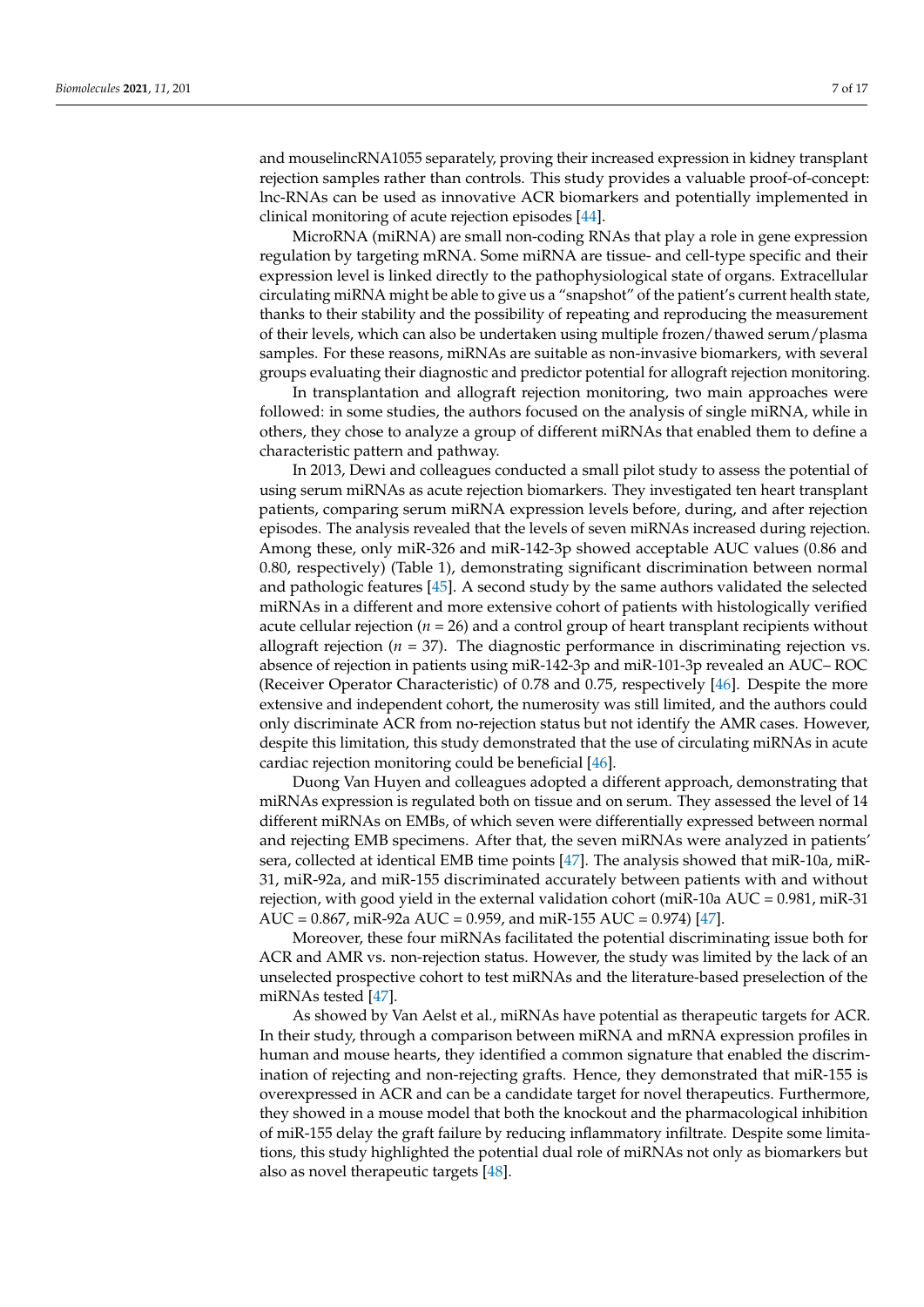## 2.6.2. Extracellular Vesicles

Extracellular vesicles (EVs) are nanospherical membranes formed by a lipid bilayer embedded with transmembrane components, such as proteins, cholesterol, and saccharides. They envelop cytosolic proteins and nucleic acids. Based on biogenesis and size, EV classification includes exosomes, microvesicles, and apoptotic bodies. Exosomes ranging in size between 40 and 150 nm are formed and stored within subcellular compartments termed multivesicular bodies (MVBs). They are released from cells into the extracellular space upon fusion between MVBs and the cell membrane. MVBs or microparticles in the range of 100 to 1000 nm are derived from plasma membrane budding [\[49–](#page-15-9)[51\]](#page-15-10).

EVs act as vectors of biological information by transferring their content to target cells under basal conditions and in pathological settings. They are emerging as promising biomarker candidates for several reasons. Primarily, this is because EVs can be isolated from peripheral blood through minimally invasive sampling. Furthermore, cells that form tissues finely modulate the sorting of proteins, lipids, and nucleic acids into secretory vesicles in response to specific pathophysiological conditions [\[52\]](#page-15-11). Consequently, enrichment in vesicle fractions appears to provide additional diagnostic value in terms of sensitivity and specificity compared to analyses performed on unfractionated body fluids [\[53\]](#page-15-12). This enrichment may overcome the limitation of detecting biomarkers circulating in very low concentrations, usually below the test sensitivity routinely used in clinical practice. Our recent study analyzed the phospholipid content of vesicles, demonstrating a specific signature enabling differentiation between patients who underwent myocardial infarction and controls. However, analysis in whole unfractionated plasma resulted in the loss of the specific signature [\[53\]](#page-15-12).

Vesicles from platelets, endothelial cells, monocytes, and leukocytes form the major component within the circulating exosomal fraction [\[54\]](#page-15-13). Furthermore, they are involved in immune responses, inflammation, and coagulation processes [\[55](#page-15-14)[–57\]](#page-15-15). Hence, acute and chronic conditions affecting an altered inflammatory response are often associated with a systemic release of EVs containing specific proteins, nucleic acids, and/or lipids, conveying a distinct signature that is potentially relevant as a biomarker [\[56](#page-15-16)[,57\]](#page-15-15).

In this context, circulating EVs might represent a non-invasive tool for monitoring early post-transplant inflammatory responses in heart transplant recipients, supporting EMBs. We recently proposed and validated a protocol to characterize the surface antigens of circulating vesicles and assess their diagnostic performance in evaluating acute cardiac allograft rejection [\[58\]](#page-15-17). The application of a rapid standardized fluorescence bead-based multiplex assay combined with a supervised machine learning approach facilitated the accurate discrimination of patients with allograft rejection compared to patients without rejection. Moreover, we retrospectively confirmed the EMB-based diagnosis of the different cardiac rejection types, with a sensitivity and specificity of 100% and 85.7%, respectively. Given the high diagnostic performance, low cost, and relative usability, this method is highly promising for the characterization, monitoring, and prediction of allograft rejection, potentially reducing the number of EMBs required [\[58\]](#page-15-17).

Kennel and colleagues performed proteomic analysis by liquid chromatography with tandem mass spectrometry on serum-derived EVs collected from cardiac transplant recipients without rejection, with ACR, and with AMR [\[59\]](#page-15-18). Based on relatively complex methods and instruments that analyze the entire protein content, the study demonstrated the predictive and prognostic value of EVs as biomarkers.

The significance of EVs as predictive and diagnostic biomarkers of rejection is even more promising because, besides their role as measurable indicators of distinct biological conditions [\[60\]](#page-15-19), EVs hold functional biological characteristics in immune response modulation, thus providing consistency as tools to monitor the allograft status and improve post-transplant outcomes [\[60\]](#page-15-19). EVs display Major Histocompatibility Complex (MHC) class I and II, as well as adhesion and costimulatory molecules, resembling the role of antigenpresenting vesicles for allospecific T-cell activation [\[61\]](#page-15-20). In a murine heart transplant model, exosomes from mature dendritic cells (DCs) mediated their endocrine signaling by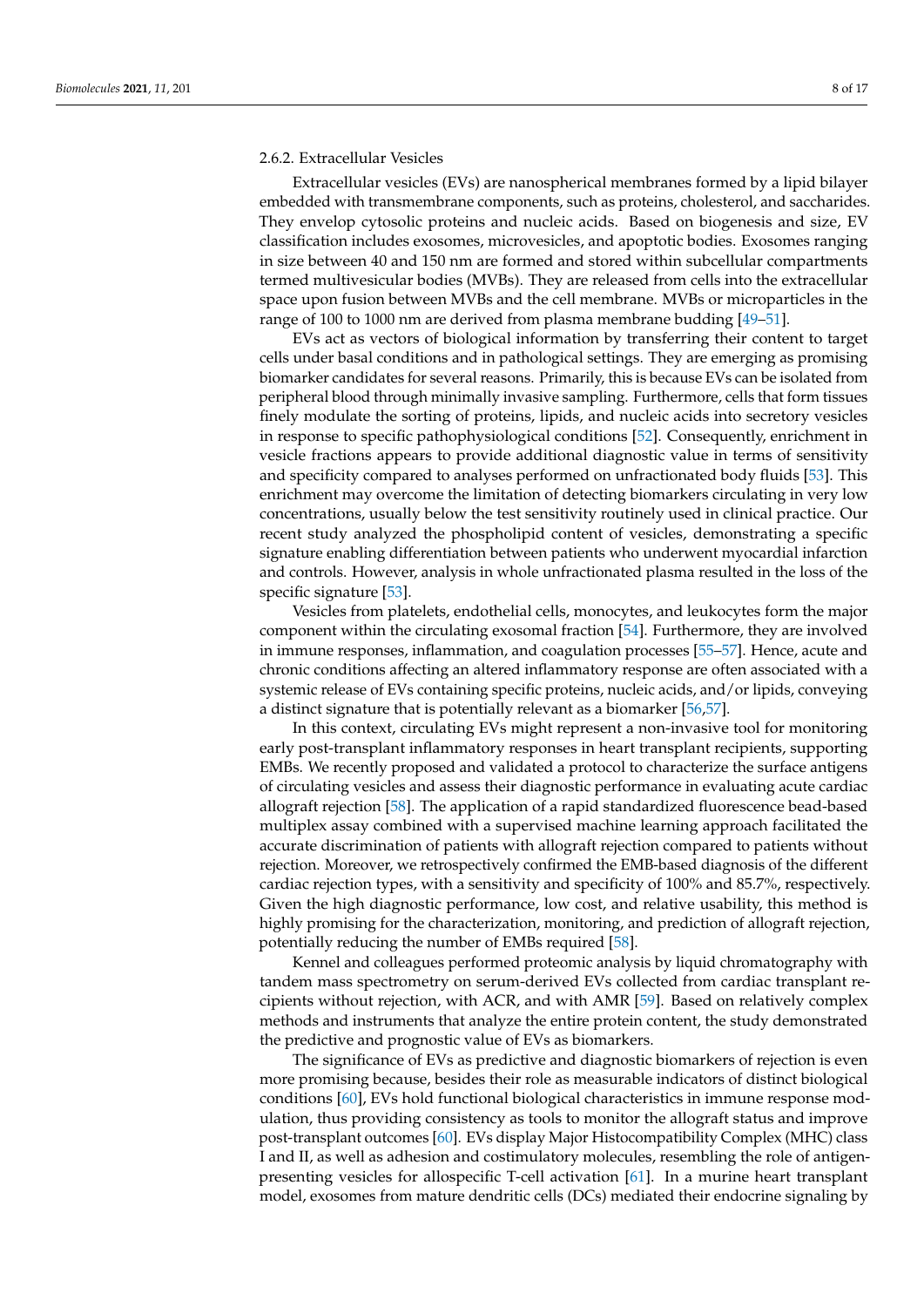migrating to the regional lymph nodes. This process facilitated acute rejection by activating T cells, thus amplifying the effect of the limited number of donor DCs present in the transplanted organ [\[62\]](#page-15-21). In a mechanism implying contact-dependent signaling, MHC peptides carried on the EV surface derived from mature DCs efficiently primed T cells [\[63\]](#page-16-0), playing a role in inducing tolerance in a fully MHC-mismatched rat cardiac allograft model [\[64\]](#page-16-1). A further indirect mechanism has been described for follicular DCs unable to synthesize MHC class II proteins. These cells passively acquire the complex by capturing circulating MHC class II-expressing EVs, presenting them to T cells as a vesicle-composed wreath [\[65\]](#page-16-2). In this case, DCs enhanced the stimulatory capacity of EV and the presence of cell-to-EV binding is critical to stimulate specific T cells efficiently [\[61](#page-15-20)[–66\]](#page-16-3). Following these findings, which suggest that donor vesicles may play a role as exclusive sources of donor MHC for T-cell activation, Habertheuer et al. recently showed that transplanted hearts release donor-specific EV. In a murine model of a heterotopic heart transplant, the cardiac allograft released a distinct pool of donor MHC-specific EVs into the recipient circulation. The signal peaked during early acute rejection with high accuracy [\[67\]](#page-16-4), enabling the developing of a highly specific and sensitive biomarker platform for allograft monitoring [\[67,](#page-16-4)[68\]](#page-16-5).

Finally, Sharma et al. recognized cardiac myosin and vimentin as tissue-restricted self-antigens that are detectable on the surface of circulating EVs and are associated with primary graft dysfunction [\[69\]](#page-16-6). Hence, the above-cited mechanisms are consistent because the transplanted heart is a vascularized organ at the time of placement and donor vesicles released may leak through the vascular endothelium and be trafficked into the hosts' bloodstream.

## **3. Tissue Biopsy for Molecular Tests**

The liquid biopsy is a very attractive non-invasive source of information for monitoring post-heart transplanted patients. However, the opportunity offered by the utilization of tissue biopsy for molecular tests remains pivotal. Different groups have tried to identify new biomarkers in EMBs to improve the diagnosis of rejection. EMB is the gold standard in monitoring cardiac rejection. Generally, the pathologists assess the inflammatory infiltrate and the myocardial injury through histological and immunohistochemical evaluation. This approach makes it possible to define and grade the rejection but also to modify the pharmacological therapy. Thus, EMB is an important source of information about a graft's status, but its potential has only partially been exploited. The opportunity to investigate the rejection mechanisms directly on the tissue offers new insights into the cellular interactions and graft injury evolution over time. Different groups have tried to apply new technologies to understand the molecular pathways involved in rejection, assess the cardiac allograft status, and define new biomarkers to ameliorate the rejection diagnosis on biopsy tissue.

#### *3.1. MicroRNA on Tissue*

As discussed above, miRNAs are non-coding regulative molecules in numerous signaling pathways also involved in pathophysiological disorders. The investigation of miRNA expression on cardiac tissue could help in the characterization of rejection events [\[70\]](#page-16-7).

Recently, we defined an miRNA signature to discriminate ACR, AMR, and mixed rejection (MR) on formalin-fixed and paraffin-embedded (FFPE) EMB specimens through next-generation sequencing (NGS) and reverse transcription quantitative polymerase chain reaction (RT-qPCR). Using logistic regression analysis, we created unique miRNA signatures as predictive models of each type of rejection. More than 2257 mature miRNAs were obtained from all EMBs. Each of the three rejection types showed a different miRNA profile. The logistic regression model formed by miRNAs 208a, 126-5p, and 135a-5p identified MR, whereas ACR was identified by the miRNAs 27b-3p, 29b-3p, and 199a-3p. In contrast, AMR was identified by the miRNAs 208a, 29b-3p, 135a-5p, and 144-3p [\[10\]](#page-13-9).

Another interesting work by Nováková and colleagues aimed to identify miRNAs dysregulated on FFPE EMB specimens during ACR [\[11\]](#page-13-10). The authors used a stepwise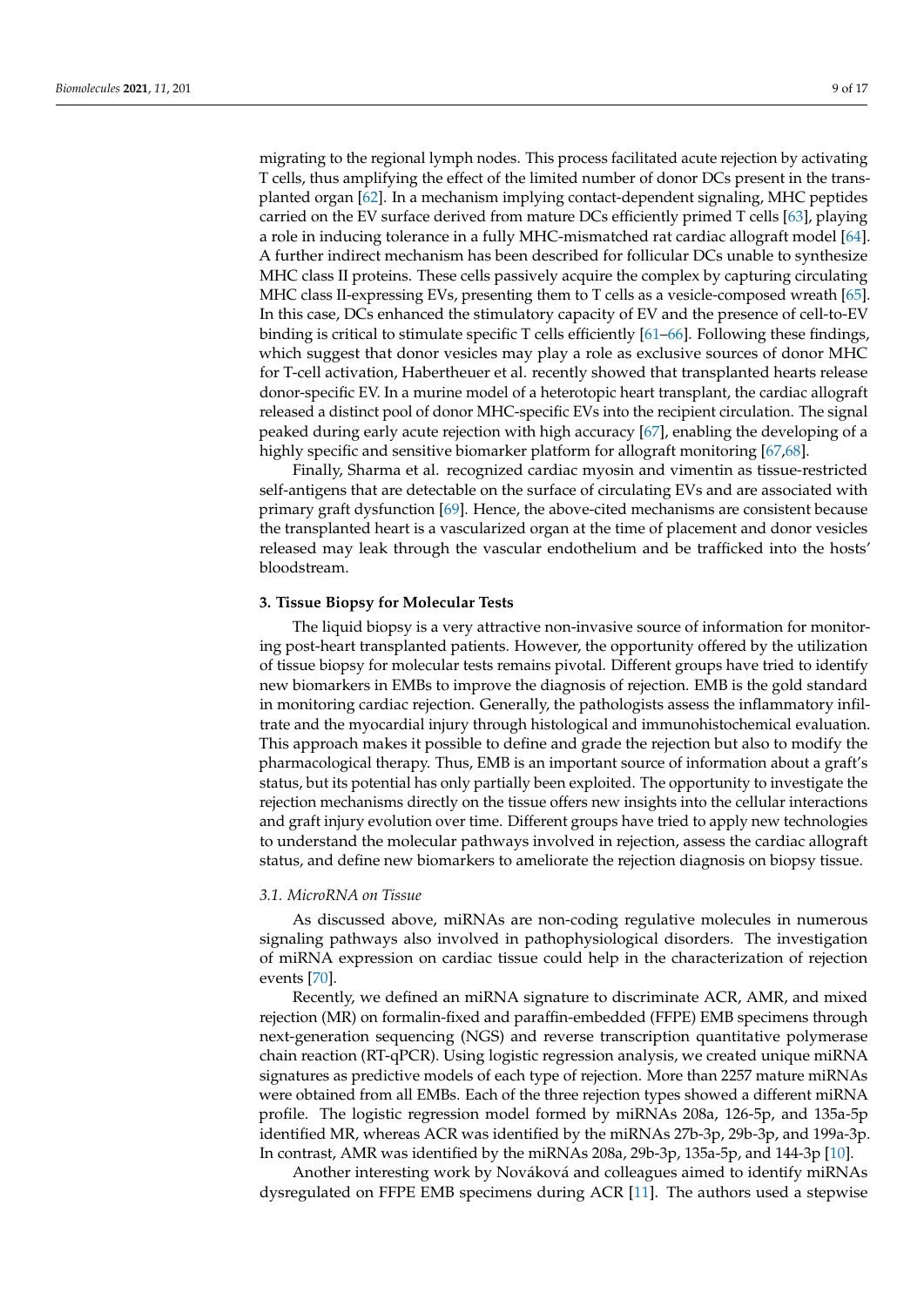backward regression method and three principal component analyses (PCA) to create an ACR SCORE model. This model uses the levels of 11 miRNAs (miR-144, -589, -146, -182, -3135b, -3605, -10, -31, -17, -1273, -4506), detected in EMBs through RT-qPCR, to assign an ACR SCORE to the specimens. If the score is above the defined cut-off value, the authors defined ACR as present with a specificity of 91% and a sensitivity of 68% [\[11\]](#page-13-10).

Furthermore, the RT-qPCR validation of the 11 miRNAs, previously identified in EMBs through NGS, confirmed that miR-144, miR-589, and miR-182 are statistically significantly altered during rejection [\[11\]](#page-13-10).

As stressed by Nováková et al., a remarkable limitation of studies focused on the use of microRNA as biomarkers is the lack of uniformity (Table 1). Many studies demonstrated that miRNAs are eligible biomarkers of disease; however, they were not unanimous in identifying a unique miRNA or miRNA signature applicable in clinical practice. Various methodological factors could be the source of this heterogeneity, e.g., the different protocols for RNA isolation and analysis or the nature of the EMB specimens, which incorporate many different cell types (cardiomyocytes, lymphocytes, fibroblast and endothelial cells) with different cell-specific levels of miRNA expression. Furthermore, patients' comorbidities and personalized immunosuppressive therapy impact the cohort variability included in multiple studies, leading to a lack of consistency [\[11\]](#page-13-10).

#### *3.2. Molecular Microscope*

The molecular microscope, first developed for kidney transplantation (KT), uses rejection-associated transcriptome (RAT) profiling of known kidney biopsies as a reference to generate an automated, objective, and quantitative report to offset intercenter variation [\[71\]](#page-16-8). Halloran and colleagues proposed this as a new method to also assess rejection in EMBs. A direct comparison of this system with EMBs guided the development of a molecular microscope heart diagnostic system called the Heart Molecular Microscope Diagnostic System (MMDx-Heart), a microarray-based technology used to evaluate the molecular status of tissue [\[72\]](#page-16-9). This approach relies on the hypothesis that the inflammatory lesions and molecular alterations of heart allograft rejection act similarly to KT, closely correlating histologic features of EMBs and KT biopsies [\[72\]](#page-16-9).

An unsupervised PCA was performed based on RAT expression scores in the 1208 indication kidney biopsies and the 331 EMBs and three archetype scores were assigned in EMBs corresponding to histologic T cell-mediated rejection (TCMR), antibody-mediated rejection (ABMR), and no rejection (NR) groups. Combining the best performing probes, they achieved AUC–ROC values of 0.78, 0.65, and 0.81 for NR, TCMR, and ABMR archetypes, respectively [\[72\]](#page-16-9). These results showed that this system has a lower sensibility for EMBs than for kidney biopsies and a higher disagreement level between molecular and histopathologic assessments. According to the authors, this last point reflects the higher interpathological disagreement for EMB assessment highlighted by the Cargo study, particularly for cellularmediated rejection [\[72\]](#page-16-9). Moreover, the authors suggested that the molecular discrepancy observed in TCMR diagnosis could be due to the Quilty effect's presence and that the further investigation of its molecular similarities with TCMR could be very enlightening. Overall, this study demonstrated that molecular tissue analysis reflects the complexity of EMB assessment, with further investigations required to overcome the present limitations [\[72\]](#page-16-9).

#### *3.3. MRI for Non-Invasive Monitoring in Tissue*

At the tissue level, graft rejection presents infiltrative inflammatory cells with an expansion of the extracellular space and necrosis. These morphostructural changes have been investigated in several studies with a cardiovascular magnetic resonance (CMR) methodology, enabling non-invasive imaging with qualitative and quantitative tissue characterization. CMR can evaluate histopathologic changes due to rejection, associated with distinct myocardial T1 and T2 relaxation times [\[73\]](#page-16-10). Using a multiparametric sequential approach, by combining basal T2 mapping with the basal extracellular volume fraction,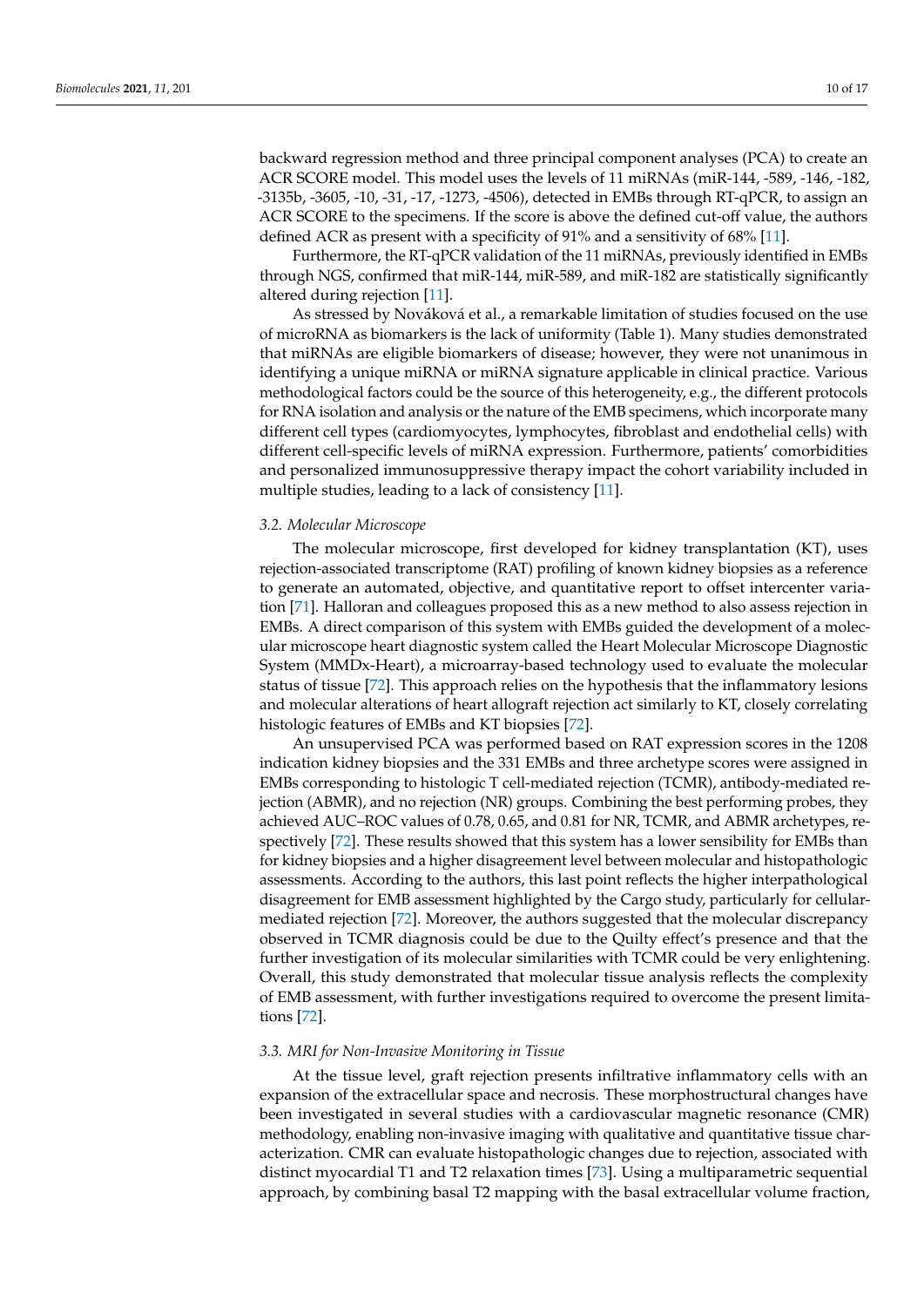improved diagnostic accuracy for transplant rejection can be achieved [\[74\]](#page-16-11). Therefore, a multisequential CMR examination could operate as a non-invasive tool for excluding subclinical ACR in heart transplant patients [\[75\]](#page-16-12).

#### *3.4. Gene Expression Profile in the Tissue*

The value of myocardial GEP for diagnosing and identifying the predictive biomarkers of ACR was evaluated in the GET study by Bodez and Damy in 36 EMBs in 30 patients [\[72\]](#page-16-9). They demonstrated that the cardiac gene expression profiles of EMBs only partly matched the histological grading system, suggesting that cardiac GEP may provide earlier and more sensitive performances in diagnosing ACR and can be used as an early screening test for ACR [\[76\]](#page-16-13).

GEP for the identification and classification of antibody-mediated heart rejection was evaluated by Loupy et al. In 110 patients [\[77\]](#page-16-14). The authors applied a combination of multidimensional molecular assessments to extensive phenotyping allograft biopsies to characterize anti-HLA antibodies and cellular models, demonstrating that antibody-mediated rejection in heart transplantation is driven mainly by the natural killer burden [\[77\]](#page-16-14).

Using the NanoString nCounter technology, the expression of a set of 34 literaturederived genes reflecting the molecular correlates of antibody-mediated injury in 106 FFPE EMBs for a training cohort and 57 EMBs for a validating cohort was evaluated in a recent study by the Edmonton group [\[78\]](#page-16-15). The gene set selected by the authors for AMR profiling revealed a good diagnostic accuracy (approximately 70%) in identifying AMR positive cases vs. negative ones, with a sound correlation with other diagnostic methods routinely applied, such as histopathology, anti-HLA DSA, and C4d immunohistochemistry. However, the gene set was unable to differentiate pathological AMR1(I+) from ACR and normal controls, raising the question of the real value of this histopathological grade, which, according to their results, appears more similar to ACR than to AMR [\[79\]](#page-16-16). This very promising study highlights the need for a larger cohort of patients but also more importantly for the identification of a new set of genes capable of differentiating between AMR and other non-immunologic endothelial injuries [\[78\]](#page-16-15).

Intragraft gene expression studies can highlight the functional status of the transplanted organ. Arteriolar vasculitis in EMBs may be pivotal in identifying high-risk episodes in transplant recipients. Gene expression analysis could help in understanding alterations in genes profile associated with vasculitis, affecting the heart allograft's survival in long-term transplantation. From this perspective, Lin-Wang et al. conducted a retrospective study of 300 FFPE EMBs of 63 patients to determine the incidence of vasculitis and its association with ACR, AMR, and cardiac allograft vasculopathy. This study performed a gene expression analysis of the chosen transcript involved in inflammation and vascular function as evaluated by q-PCR. Their results showed that vasculitis carried worse prognostic outcomes [\[80\]](#page-16-17).

#### **4. Conclusions**

Allograft rejection is a life-threatening complication of organ transplantation. Its monitoring is a fundamental step in the post-transplant follow-up.

EMBs remain the gold standard for cardiac allograft monitoring; however, the perceived need to complement the histological examination of the tissue with molecular approaches has led to the development of several molecular approaches to implementing diagnosis.

Indeed, the histological evaluation of cardiac tissue assesses the allograft's inflammatory status; nevertheless, EMBs represent such valuable in vivo tissue that much more information needs to be retrieved from them than just the information about the inflammatory status.

Omics may improve comprehension of the allograft's pathophysiological feature and provide pathologists and clinicians with new insights related to the graft that help in developing a personalized therapeutic approach for better management of transplanted patients.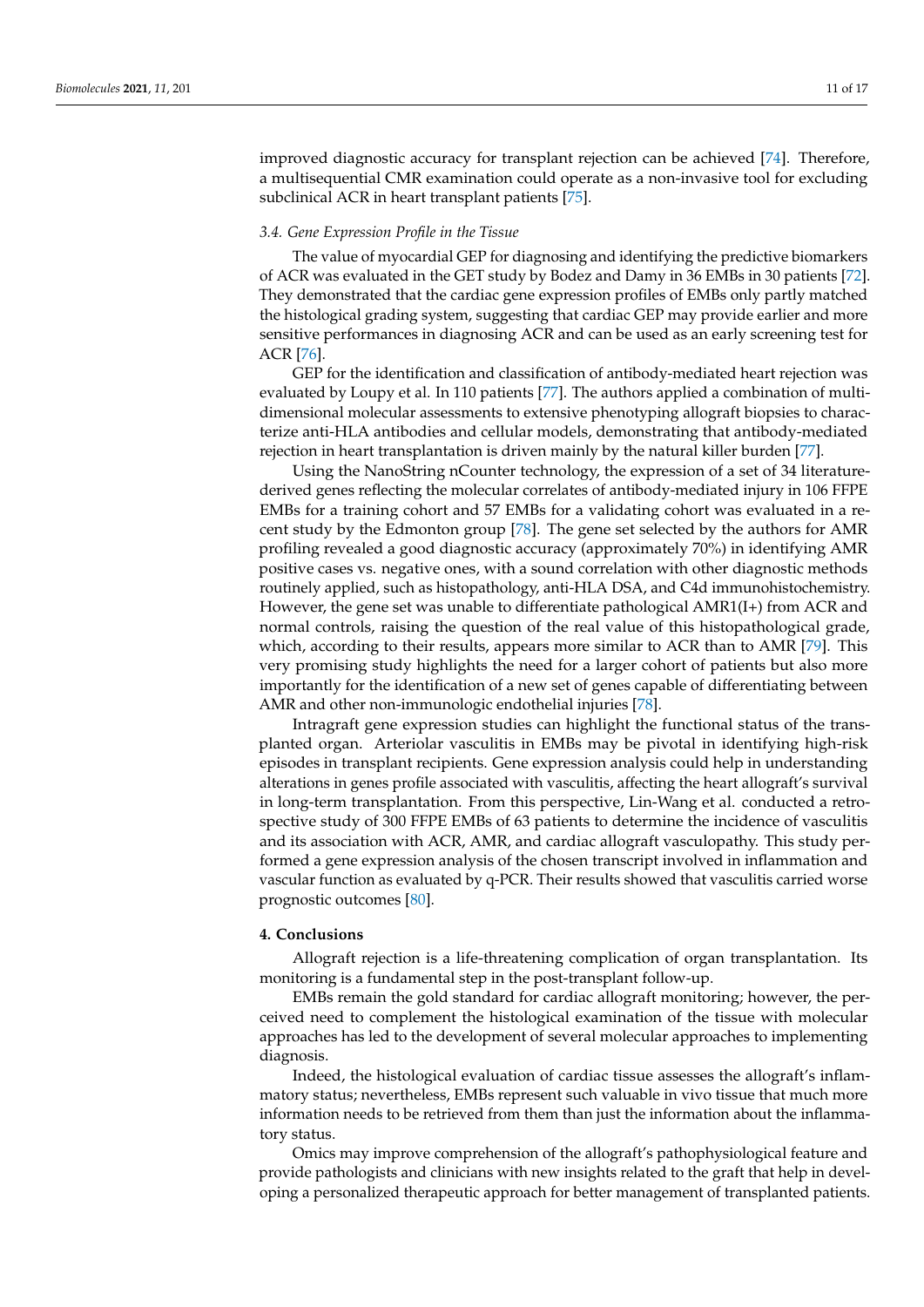The application of several molecular techniques on cardiac tissue represented a starting point for a new era of allograft rejection diagnosis. As discussed above and described in the evaluated research (Table [1\)](#page-12-0), many studies demonstrated that comprehension of the rejection process is still limited. Research must go on to dissect it. Like any invasive procedure, EMBs can cause some complications and counterbalancing these negative aspects has been researchers' primary intent for years. Many non-invasive approaches have been designed and tested in clinical trials in the hope of identifying an alternative diagnostic tool for rejection monitoring. Several cutting-edge methods that rely on liquid biopsies have implemented procedures and clinical applications that provide the most comprehensive patient heart transplant snapshots. Recent efforts in the transplant research field have also applied these novel methods to the tissue to combine different information from various resources.

**Table 1.** Emerging biomarkers in the diagnosis of allograft rejection after heart transplantation.

| Study                         | Diagnostic Tool                                                                                  | $n.$ of<br>Patients | Area Under the<br>Curve | (%)      | Sensitivity Specificity<br>(%) |
|-------------------------------|--------------------------------------------------------------------------------------------------|---------------------|-------------------------|----------|--------------------------------|
| Pham MX. 2010<br>$[7]$        | GEP of peripheral specimen (randomized controlled<br>trial: Image study)                         | 602                 | Not inferior to EMB     |          |                                |
| Deng MC. 2006<br>[8]          | GEP of peripheral blood leucocytes (11-gene real<br>time PCR: Cargo study)                       | 170                 | $0.686 - 0.914$         | 75.8 *   | $41.8*$                        |
| Di Francesco A.<br>2018 [10]  | Tissue microRNAs (combination of miR-208a-5p,<br>$-126-5p, -135-5p)$                             | 33                  | $0.951 - 1.000$         | 83.3     | 95.8                           |
| Nováková T.<br>2019 [11]      | Tissue microRNAs (combination of miR-144, 589,<br>146, 182, 3135b, 10, 31, 17, 1273, 3605, 4506) | 38                  | $0.72 - 0.96$           | 68       | 91                             |
| Kobashigawa J.<br>2015 [16]   | GEP of peripheral specimen (randomized controlled<br>trial)                                      | 60                  | Not inferior to EMB     |          |                                |
| Crespo-Leiro<br>MG. 2016 [17] | GEP of peripheral specimen (observational study:<br>Cargo II study)                              | 462                 | $0.690 - 0.700$         | 86.4 *   | $46.5*$                        |
| Shannon CP,<br>2020 [19]      | Whole blood transcriptome profile (nine mRNA<br>transcript Nanostring nCounter)                  | 177                 | $0.69 \pm 0.70$         | 89       | 47                             |
| Lin D. 2009 [21]              | Whole blood genomic profile (12-gene biomarker<br>panel)                                         | 28                  | N.A.                    | 83.0     | 100.0                          |
| Hollander Z.<br>2010 [22]     | Whole blood genomic profile (Affymetrix Human<br>Genome U133 Plus 2.0 chips)                     | 31                  | $0.600 - 0.830$         | N.A.     | N.A.                           |
| De Vlaminck I.<br>2014 [26]   | Quantification of circulating cell-free donor-derived<br><b>DNA</b>                              | 65                  | 0.830                   | 58.0     | 93                             |
| Khush KK.<br>2019 [30]        | Quantification of circulating cell-free donor-derived<br><b>DNA</b>                              | 676                 | 0.64                    | 44.0     | 80                             |
| Richmond ME.<br>2020 [31]     | Quantification of donor fraction of cell-free DNA<br>$(0R \text{ vs. } \geq 1R)$                 | 174                 | 0.86                    | 80       | 88                             |
| Sukma Dewi I.<br>2013 [45]    | Identification of single serum microRNA (miR-326,<br>miR-142-3p)                                 | 10                  | $0.800 - 0.860$         | N.A.     | N.A.                           |
| Sukma Dewi I.<br>2017 [46]    | Identification of single serum microRNA<br>(miR-101-3p, miR-142-3p)                              | 63                  | $0.750 - 0.780$         | N.A.     | N.A.                           |
| Duong VH JP.<br>2014 [47]     | Identification of single serum microRNA (miR-10a,<br>$-31, -92a, -155$                           | 113                 | $0.867 - 981*$          | N.A.     | N.A.                           |
| Castellani C.<br>2020 [58]    | Characterization of circulating extracellular vesicles<br>surface antigens                       | 90                  | $0.727 - 0.939$         | $100.0*$ | 85.7*                          |
| Kennel PJ. 2018<br>[59]       | Serum exosomal protein profiling                                                                 | 48                  | N.A.                    | N.A.     | N.A.                           |
| Halloran PF.<br>2017 [72]     | Microarray-based molecular microscope (MMDx<br>System)                                           | 221                 | $0.650 - 0.810$         | N.A.     | N.A.                           |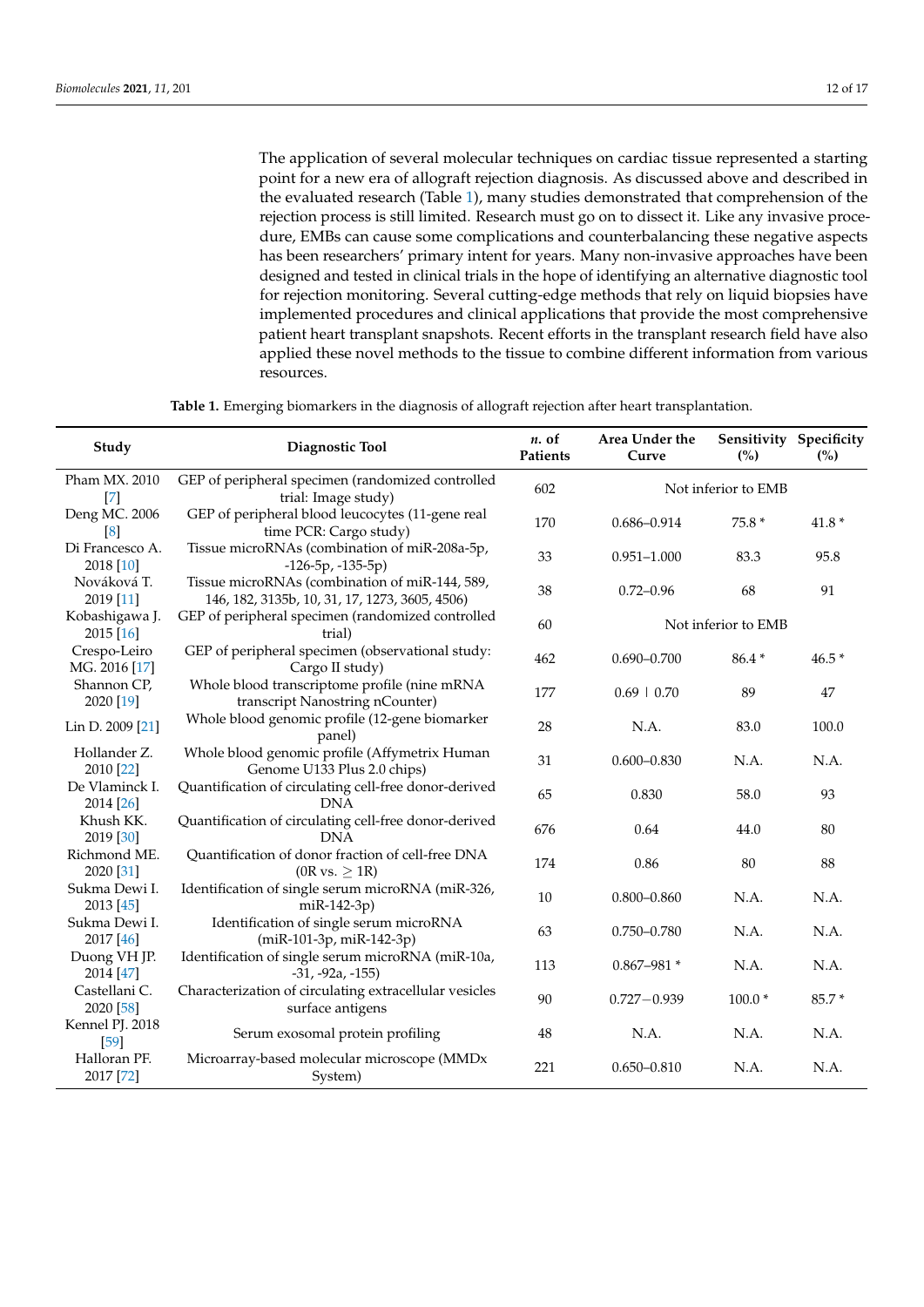<span id="page-12-0"></span>

| Study                    | Diagnostic Tool                                                     | $n.$ of<br><b>Patients</b> | Area Under the<br>Curve | Sensitivity<br>(%) | Specificity<br>$(\%)$ |
|--------------------------|---------------------------------------------------------------------|----------------------------|-------------------------|--------------------|-----------------------|
| Bodez D. 2016<br>[76]    | GEP of myocardial tissue (combination of<br>15 genes—the GET study) | 30                         | N.A.                    | 100.0              | 100.0                 |
| Loupy A. 2017<br>[77]    | GEP of myocardial tissue (four different gene sets)                 | 110                        | $0.800 - 0.870$ *       | N.A.               | N.A.                  |
| Afzali B. 2017<br>$[78]$ | GEP of myocardial tissue (three different gene sets)                | 163                        | $0.778*$                | $46.5*$            | $80.0*$               |

|  |  | Table 1. Cont. |
|--|--|----------------|
|--|--|----------------|

\* Performance at validation. N.A., not assessed; GEP, gene expression profiling.

Approaches for defining the specific signature of circulating EVs from liquid biopsies show promising results but require further studies to validate their robustness and reliability through large-scale trials introduced in clinical practice.

Despite their contributions to highlighting novel and not-yet-investigated points of view in heart allograft rejection monitoring, the studies cited in this review share several common limitations: the relatively limited size of the patient cohorts and the lack of convergence towards a standard molecular profile of cardiac rejection. The GEP, CARGO, and IMAGE projects have overcome these issues. Their genetic approach can be proposed as a companion tool in diagnosis to reduce the number of EMBs performed. These kinds of processes often leverage sophisticated technologies not yet available for a large segment of transplanted patients.

Hence, the potential of genomics and transcriptomics is well-recognized and the identification of a transcriptome profile without a bias of selection could help in the definition of a shared panel of biomarkers for both the recognition of rejection and the discrimination between ACR, pathological AMR, MR, infections, and other injuries [\[18](#page-14-0)[,79\]](#page-16-16).

It is therefore crucial to recognize the need for wide-ranging studies, clinical exploiting the potential of big data analysis and machine learning techniques. As seen in the prediction system for kidney allograft loss in the iBox study [\[81\]](#page-16-18), there is a raised awareness with regard to the personalization of follow-up procedures and therapies for future heart transplanted patients.

The improvement of novel molecular approaches in tissue and liquid biopsies shows promising results that require further studies to validate their robustness and reliability through large-scale trials introduced in clinical practice. Even though liquid biopsy cannot wholly replace EMB, these two diagnostic approaches can be combined in clinical practice.

The synergic power of these two approaches can increase the accuracy of cardiac allograft rejection diagnosis. Defining the most effective rejection monitoring strategy could be the driving force for the settlement of a multimodal approach toward HT patient management.

The dynamic landscape of rejection surveillance, described in this review, highlights the evolution of the concept of EMB from a necessary procedure for histopathological evaluation of the transplanted heart state towards a comprehensive molecular resource accompanied by liquid biopsy. This holistic view of the follow-up patient's pathway brings to light a consistent multimodal personalized approach with the direct integration in clinical practice of invasive and non-invasive procedures, leading to a progressive change of paradigm in heart transplant monitoring.

**Author Contributions:** Conceptualization, A.A.; writing—original draft preparation, A.G., I.B., L.B. and A.A.; writing—review and editing, A.G., I.B., M.F., J.B., C.C., F.T., T.B., G.G., L.B. and A.A.; visualization, J.B., A.G., and I.B.; supervision, A.A., and L.B.; project administration, A.A., and L.B.; funding acquisition, A.A. All authors have read and agreed to the published version of the manuscript.

**Funding:** This research was funded by the University of Padua, grant numbers BIRD191573, BIRD199570, BIRD204045, and the APC was funded by BIRD199570.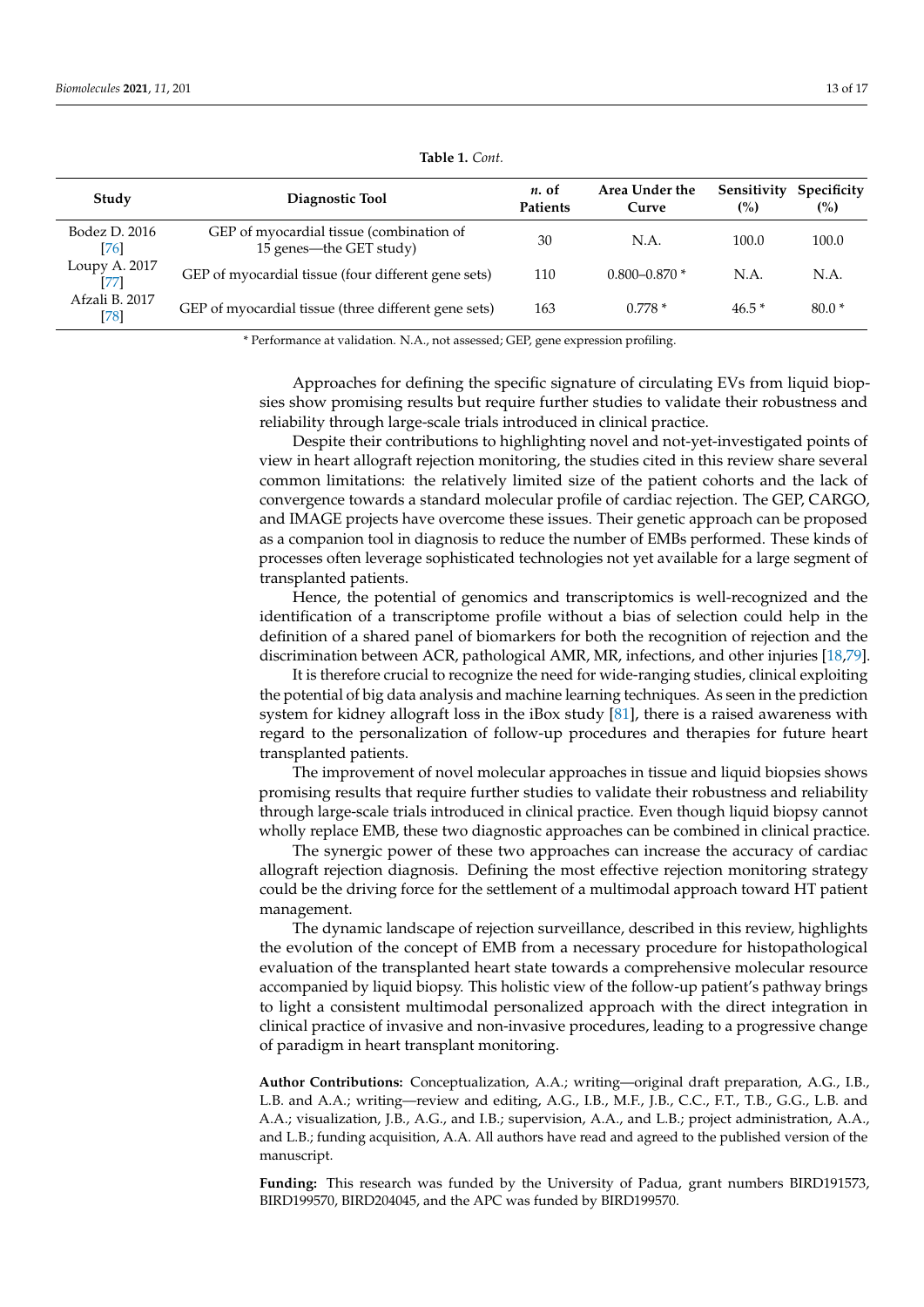**Institutional Review Board Statement:** Not applicable, it is a review of studies available in scientific literature.

**Informed Consent Statement:** Not applicable, it is a review of studies available in scientific literature.

**Data Availability Statement:** No new data were created or analyzed in this study. Data sharing is not applicable to this article.

**Acknowledgments:** Graphic abstract was produced using Servier Medical Art [\(https://smart.servier.](https://smart.servier.com/) [com/\)](https://smart.servier.com/).

**Conflicts of Interest:** The authors declare no conflict of interest. The funders had no role in the design of the study; in the collection, analyses, or interpretation of data; in the writing of the manuscript, or in the decision to publish the results.

#### **References**

- <span id="page-13-0"></span>1. Lund, L.H.; Edwards, L.B.; Kucheryavaya, A.Y.; Benden, C.; Christie, J.D.; Dipchand, A.I.; Dobbels, F.; Goldfarb, S.B.; Levvey, B.J.; Meiser, B.; et al. The registry of the international society for heart and lung transplantation: Thirty-first official adult heart transplant report-2014; Focus theme: Retransplantation. *J. Hear. Lung Transplant.* **2014**, *33*, 996–1008. [\[CrossRef\]](http://doi.org/10.1016/j.healun.2014.08.003) [\[PubMed\]](http://www.ncbi.nlm.nih.gov/pubmed/25242124)
- <span id="page-13-1"></span>2. Billingham, M.E. Endomyocardial biopsy detection of acute rejection in cardiac allograft recipients. *Heart Vessels* **1985**, *1*, 86–90. [\[CrossRef\]](http://doi.org/10.1007/BF02072369) [\[PubMed\]](http://www.ncbi.nlm.nih.gov/pubmed/3916480)
- <span id="page-13-2"></span>3. From, A.M.; Maleszewski, J.J.; Rihal, C.S. Current status of endomyocardial biopsy. *Mayo Clin. Proc.* **2011**, *86*, 1095–1102. [\[CrossRef\]](http://doi.org/10.4065/mcp.2011.0296) [\[PubMed\]](http://www.ncbi.nlm.nih.gov/pubmed/22033254)
- <span id="page-13-3"></span>4. Saraiva, F.; Matos, V.; Gonalves, L.; Antunes, M.; Providência, L.A. Complications of endomyocardial biopsy in heart transplant patients: A retrospective study of 2117 consecutive procedures. *Transplant. Proc.* **2011**, *43*, 1908–1912. [\[CrossRef\]](http://doi.org/10.1016/j.transproceed.2011.03.010)
- <span id="page-13-4"></span>5. Crespo-Leiro, M.G.; Barge-Caballero, G.; Couto-Mallon, D. Noninvasive monitoring of acute and chronic rejection in heart transplantation. *Curr. Opin. Cardiol.* **2017**, *32*, 308–315. [\[CrossRef\]](http://doi.org/10.1097/HCO.0000000000000400)
- <span id="page-13-5"></span>6. North, P.E.; Ziegler, E.; Mahnke, D.K.; Stamm, K.D.; Thomm, A.; Daft, P.; Goetsch, M.; Liang, H.L.; Baker, M.A.; Vepraskas, A.; et al. Cell-free DNA donor fraction analysis in pediatric and adult heart transplant patients by multiplexed allele-specific quantitative PCR: Validation of a rapid and highly sensitive clinical test for stratification of rejection probability. *PLoS ONE* **2020**, *15*, e0227385. [\[CrossRef\]](http://doi.org/10.1371/journal.pone.0227385)
- <span id="page-13-6"></span>7. Pham, M.X.; Teuteberg, J.J.; Kfoury, A.G.; Starling, R.C.; Deng, M.C.; Cappola, T.P.; Kao, A.; Anderson, A.S.; Cotts, W.G.; Ewald, G.A.; et al. Gene-expression profiling for rejection surveillance after cardiac transplantation. *N. Engl. J. Med.* **2010**, *362*, 1890–1900. [\[CrossRef\]](http://doi.org/10.1056/NEJMoa0912965)
- <span id="page-13-7"></span>8. Deng, M.C.; Eisen, H.J.; Mehra, M.R.; Billingham, M.; Marboe, C.C.; Berry, G.; Kobashigawa, J.; Johnson, F.L.; Starling, R.C.; Murali, S.; et al. Noninvasive discrimination of rejection in cardiac allograft recipients using gene expression profiling. *Am. J. Transplant.* **2006**, *6*, 150–160. [\[CrossRef\]](http://doi.org/10.1111/j.1600-6143.2005.01175.x)
- <span id="page-13-8"></span>9. Starling, R.C.; Pham, M.; Valantine, H.; Miller, L.; Eisen, H.; Rodriguez, E.R.; Taylor, D.O.; Yamani, M.H.; Kobashigawa, J.; McCurry, K.; et al. Molecular Testing in the Management of Cardiac Transplant Recipients: Initial Clinical Experience. *J. Hear. Lung Transplant.* **2006**, *25*, 1389–1395. [\[CrossRef\]](http://doi.org/10.1016/j.healun.2006.10.002)
- <span id="page-13-9"></span>10. Di Francesco, A.; Fedrigo, M.; Santovito, D.; Natarelli, L.; Castellani, C.; De Pascale, F.; Toscano, G.; Fraiese, A.; Feltrin, G.; Benazzi, E.; et al. MicroRNA signatures in cardiac biopsies and detection of allograft rejection. *J. Hear. Lung Transplant.* **2018**, *37*, 1329–1340. [\[CrossRef\]](http://doi.org/10.1016/j.healun.2018.06.010)
- <span id="page-13-10"></span>11. Nováková, T.; Macháčková, T.; Novák, J.; Hude, P.; Godava, J.; Žampachová, V.; Oppelt, J.; Zlámal, F.; Němec, P.; Bedáňová, H.; et al. Identification of a Diagnostic Set of Endomyocardial Biopsy microRNAs for Acute Cellular Rejection Diagnostics in Patients after Heart Transplantation Using Next-Generation Sequencing. *Cells* **2019**, *8*, 1400. [\[CrossRef\]](http://doi.org/10.3390/cells8111400) [\[PubMed\]](http://www.ncbi.nlm.nih.gov/pubmed/31698874)
- <span id="page-13-11"></span>12. Reichard, C.A.; Stephenson, A.J.; Klein, E.A. Applying precision medicine to the active surveillance of prostate cancer. *Cancer* **2015**, *121*, 3403–3411. [\[CrossRef\]](http://doi.org/10.1002/cncr.29496) [\[PubMed\]](http://www.ncbi.nlm.nih.gov/pubmed/26149066)
- 13. Rijavec, E.; Coco, S.; Genova, C.; Rossi, G.; Longo, L.; Grossi, F. Liquid biopsy in non-small cell lung cancer: Highlights and challenges. *Cancers* **2020**, *12*, 17. [\[CrossRef\]](http://doi.org/10.3390/cancers12010017)
- <span id="page-13-12"></span>14. Cristofanilli, M. Circulating Tumor Cells, Disease Progression, and Survival in Metastatic Breast Cancer. *Semin. Oncol.* **2006**, *33*, 9–14. [\[CrossRef\]](http://doi.org/10.1053/j.seminoncol.2006.03.016)
- <span id="page-13-13"></span>15. Chatterjee, D. Liquid Biopsies: Handle With Care. *Pathol. Lab. Med. Open J.* **2016**, *1*, 3–6.
- <span id="page-13-14"></span>16. Kobashigawa, J.; Patel, J.; Azarbal, B.; Kittleson, M.; Chang, D.; Czer, L.; Daun, T.; Luu, M.; Trento, A.; Cheng, R.; et al. Randomized Pilot Trial of Gene Expression Profiling Versus Heart Biopsy in the First Year after Heart Transplant: Early Invasive Monitoring Attenuation Through Gene Expression Trial. *Circ. Hear. Fail.* **2015**, *8*, 557–564. [\[CrossRef\]](http://doi.org/10.1161/CIRCHEARTFAILURE.114.001658)
- <span id="page-13-15"></span>17. Crespo-Leiro, M.G.; Stypmann, J.; Schulz, U.; Zuckermann, A.; Mohacsi, P.; Bara, C.; Ross, H.; Parameshwar, J.; Zakliczyński, M.; Fiocchi, R.; et al. Clinical usefulness of gene-expression profile to rule out acute rejection after heart transplantation: CARGO II. *Eur. Heart J.* **2016**, *37*, 2591–2601. [\[CrossRef\]](http://doi.org/10.1093/eurheartj/ehv682)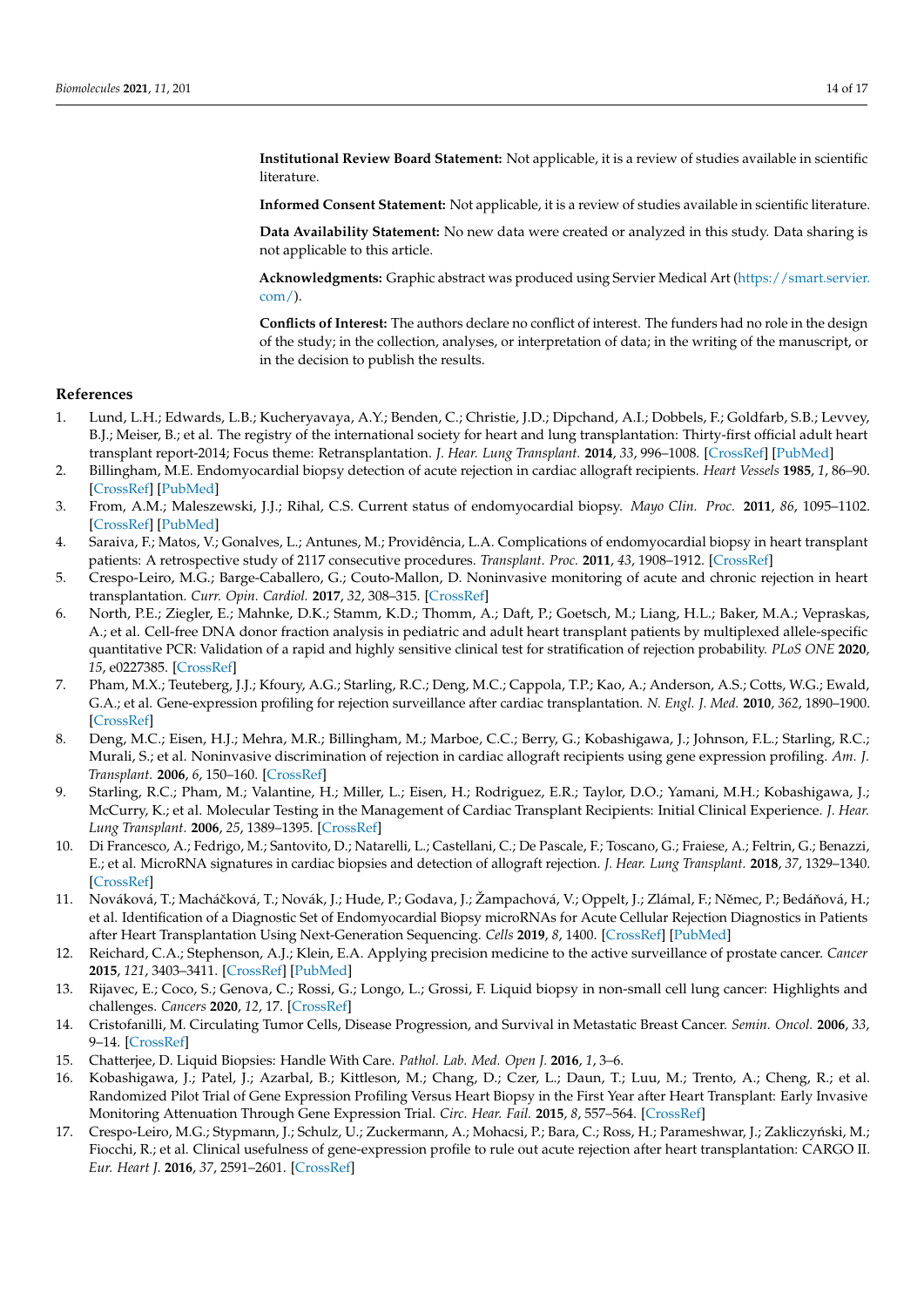- <span id="page-14-0"></span>18. Stewart, S.; Winters, G.L.; Fishbein, M.C.; Tazelaar, H.D.; Kobashigawa, J.; Abrams, J.; Andersen, C.B.; Angelini, A.; Berry, G.J.; Burke, M.M.; et al. Revision of the 1990 working formulation for the standardization of nomenclature in the diagnosis of heart rejection. *J. Hear. Lung Transplant.* **2005**, *24*, 1710–1720. [\[CrossRef\]](http://doi.org/10.1016/j.healun.2005.03.019)
- <span id="page-14-1"></span>19. Shannon, C.P.; Hollander, Z.; Dai, D.L.Y.; Chen, V.; Assadian, S.; Lam, K.K.; McManus, J.E.; Zarzycki, M.; Kim, Y.W.; Kim, J.Y.V.; et al. HEARTBiT: A Transcriptomic Signature for Excluding Acute Cellular Rejection in Adult Heart Allograft Patients. *Can. J. Cardiol.* **2020**, *36*, 1217–1227. [\[CrossRef\]](http://doi.org/10.1016/j.cjca.2019.11.017)
- <span id="page-14-2"></span>20. Kim, J.Y.V.; Lee, B.; Koitsopoulos, P.; Shannon, C.P.; Chen, V.; Hollander, Z.; Assadian, S.; Lam, K.; Ritchie, G.; McManus, J.; et al. Analytical Validation of HEARTBiT: A Blood-Based Multiplex Gene Expression Profiling Assay for Exclusionary Diagnosis of Acute Cellular Rejection in Heart Transplant Patients. *Clin. Chem.* **2020**, *66*, 1063–1071. [\[CrossRef\]](http://doi.org/10.1093/clinchem/hvaa123)
- <span id="page-14-3"></span>21. Lin, D.; Hollander, Z.; Ng, R.T.; Imai, C.; Ignaszewski, A.; Balshaw, R.; Freue, G.C.; Wilson-McManus, J.E.; Qasimi, P.; Meredith, A.; et al. Whole Blood Genomic Biomarkers of Acute Cardiac Allograft Rejection. *J. Hear. Lung Transplant.* **2009**, *28*, 927–935. [\[CrossRef\]](http://doi.org/10.1016/j.healun.2009.04.025) [\[PubMed\]](http://www.ncbi.nlm.nih.gov/pubmed/19716046)
- <span id="page-14-4"></span>22. Hollander, Z.; Lin, D.; Chen, V.; Ng, R.; Wilson-Mcmanus, J.; Ignaszewski, A.; Cohen Freue, G.; Balshaw, R.; Mui, A.; McMaster, R.; et al. Whole blood biomarkers of acute cardiac allograft rejection: Double-crossing the biopsy. *Transplantation* **2010**, *90*, 1388–1393. [\[CrossRef\]](http://doi.org/10.1097/TP.0b013e3182003df6) [\[PubMed\]](http://www.ncbi.nlm.nih.gov/pubmed/21076371)
- <span id="page-14-5"></span>23. Moayedi, Y.; Foroutan, F.; Miller, R.J.H.; Fan, C.P.S.; Posada, J.G.D.; Alhussein, M.; Tremblay-Gravel, M.; Oro, G.; Luikart, H.I.; Yee, J.; et al. Risk evaluation using gene expression screening to monitor for acute cellular rejection in heart transplant recipients. *J. Hear. Lung Transplant.* **2019**, *38*, 51–58. [\[CrossRef\]](http://doi.org/10.1016/j.healun.2018.09.004) [\[PubMed\]](http://www.ncbi.nlm.nih.gov/pubmed/30352779)
- <span id="page-14-6"></span>24. Mehra, M.R.; Uber, P.A.; Benitez, R.M. Gene-Based Bio-Signature Patterns and Cardiac Allograft Rejection. *Heart Fail. Clin.* **2010**, *6*, 87–92. [\[CrossRef\]](http://doi.org/10.1016/j.hfc.2009.08.010) [\[PubMed\]](http://www.ncbi.nlm.nih.gov/pubmed/19945064)
- <span id="page-14-7"></span>25. Lo, Y.M.D.; Tein, M.S.C.; Pang, C.C.P.; Yeung, C.K.; Tong, K.L.; Magnus Hjelm, N. Presence of donor-specific DNA in plasma of kidney and liver-transplant recipients. *Lancet* **1998**, *351*, 1329–1330. [\[CrossRef\]](http://doi.org/10.1016/S0140-6736(05)79055-3)
- <span id="page-14-8"></span>26. De Vlaminck, I.; Valantine, H.A.; Snyder, T.M.; Strehl, C.; Cohen, G.; Luikart, H.; Neff, N.F.; Okamoto, J.; Bernstein, D.; Weisshaar, D.; et al. Circulating cell-free DNA enables noninvasive diagnosis of heart transplant rejection. *Sci. Transl. Med.* **2014**, *6*. [\[CrossRef\]](http://doi.org/10.1126/scitranslmed.3007803)
- 27. Beck, J.; Oellerich, M.; Schulz, U.; Schauerte, V.; Reinhard, L.; Fuchs, U.; Knabbe, C.; Zittermann, A.; Olbricht, C.; Gummert, J.F.; et al. Donor-Derived Cell-Free DNA is a Novel Universal Biomarker for Allograft Rejection in Solid Organ Transplantation. *Transplant. Proc.* **2015**, *47*, 2400–2403. [\[CrossRef\]](http://doi.org/10.1016/j.transproceed.2015.08.035)
- <span id="page-14-9"></span>28. Snyder, T.M.; Khush, K.K.; Valantine, H.A.; Quake, S.R. Universal noninvasive detection of solid organ transplant rejection. *Proc. Natl. Acad. Sci. USA* **2011**, *108*, 6229–6234. [\[CrossRef\]](http://doi.org/10.1073/pnas.1013924108)
- <span id="page-14-10"></span>29. Sharon, E.; Shi, H.; Kharbanda, S.; Koh, W.; Martin, L.R.; Khush, K.K.; Valantine, H.; Pritchard, J.K.; De Vlaminck, I. Quantification of transplant-derived circulating cell-free DNA in absence of a donor genotype. *PLoS Comput. Biol.* **2017**, *13*, e1005629. [\[CrossRef\]](http://doi.org/10.1371/journal.pcbi.1005629)
- <span id="page-14-11"></span>30. Khush, K.K.; Patel, J.; Pinney, S.; Kao, A.; Alharethi, R.; DePasquale, E.; Ewald, G.; Berman, P.; Kanwar, M.; Hiller, D.; et al. Noninvasive detection of graft injury after heart transplant using donor-derived cell-free DNA: A prospective multicenter study. *Am. J. Transplant.* **2019**, *19*, 2889–2899. [\[CrossRef\]](http://doi.org/10.1111/ajt.15339)
- <span id="page-14-12"></span>31. Richmond, M.E.; Zangwill, S.D.; Kindel, S.J.; Deshpande, S.R.; Schroder, J.N.; Bichell, D.P.; Knecht, K.R.; Mahle, W.T.; Wigger, M.A.; Gaglianello, N.A.; et al. Donor fraction cell-free DNA and rejection in adult and pediatric heart transplantation. *J. Hear. Lung Transplant.* **2020**, *39*, 454–463. [\[CrossRef\]](http://doi.org/10.1016/j.healun.2019.11.015) [\[PubMed\]](http://www.ncbi.nlm.nih.gov/pubmed/31983667)
- <span id="page-14-13"></span>32. Agbor-Enoh, S.; Tunc, I.; De Vlaminck, I.; Fideli, U.; Davis, A.; Cuttin, K.; Bhatti, K.; Marishta, A.; Solomon, M.A.; Jackson, A. Applying rigor and reproducibility standards to assay donor-derived cell-free DNA as a non-invasive method for detection of acute rejection and graft injury after heart transplantation. *J. Hear. Lung Transplant.* **2020**, *36*, 1004–1012. [\[CrossRef\]](http://doi.org/10.1016/j.healun.2017.05.026)
- <span id="page-14-14"></span>33. Fitzsimons, S.; Evans, J.; Parameshwar, J.; Pettit, S.J. Utility of troponin assays for exclusion of acute cellular rejection after heart transplantation: A systematic review. *J. Hear. Lung Transplant.* **2018**, *37*, 631–638. [\[CrossRef\]](http://doi.org/10.1016/j.healun.2017.12.008) [\[PubMed\]](http://www.ncbi.nlm.nih.gov/pubmed/29426716)
- 34. Patel, P.C.; Hill, D.A.; Ayers, C.R.; Lavingia, B.; Kaiser, P.; Dyer, A.K.; Barnes, A.P.; Thibodeau, J.T.; Mishkin, J.D.; Mammen, P.P.A.; et al. High-sensitivity cardiac troponin i assay to screen for acute rejection in patients with heart transplant. *Circ. Hear. Fail.* **2014**, *7*, 463–469. [\[CrossRef\]](http://doi.org/10.1161/CIRCHEARTFAILURE.113.000697)
- <span id="page-14-15"></span>35. Méndez, A.B.; Cardona, M.; Ordóñez-Llanos, J.; Mirabet, S.; Perez-Villa, F.; Roig, E. Predictive Value of High-sensitive Troponin T to Rule Out Acute Rejection After Heart Transplantation. *Rev. Española Cardiol.* **2014**, *67*, 775–776. [\[CrossRef\]](http://doi.org/10.1016/j.recesp.2014.04.013)
- <span id="page-14-16"></span>36. Erbel, C.; Taskin, R.; Doesch, A.; Dengler, T.J.; Wangler, S.; Akhavanpoor, M.; Ruhparwar, A.; Giannitsis, E.; Katus, H.A.; Gleissner, C.A. High-sensitive Troponin T measurements early after heart transplantation predict short- and long-term survival. *Transpl. Int.* **2013**, *26*, 267–272. [\[CrossRef\]](http://doi.org/10.1111/tri.12024)
- <span id="page-14-17"></span>37. Battes, L.C.; Caliskan, K.; Rizopoulos, D.; Constantinescu, A.A.; Robertus, J.L.; Akkerhuis, M.; Manintveld, O.C.; Boersma, E.; Kardys, I. Repeated measurements of NT-pro-B-Type natriuretic peptide, troponin T or C-reactive protein do not predict future allograft rejection in heart transplant recipients. *Transplantation* **2015**, *99*, 580–585. [\[CrossRef\]](http://doi.org/10.1097/TP.0000000000000378)
- <span id="page-14-18"></span>38. Andrikopoulou, E.; Mather, P.J. Current insights: Use of Immuknow in heart transplant recipients. *Prog. Transplant.* **2014**, *24*, 44–50. [\[CrossRef\]](http://doi.org/10.7182/pit2014664)
- <span id="page-14-19"></span>39. Ling, X.; Xiong, J.; Liang, W.; Schroder, P.M.; Wu, L.; Ju, W.; Kong, Y.; Shang, Y.; Guo, Z.; He, X. Can immune cell function assay identify patients at risk of infection or rejection? A meta-analysis. *Transplantation* **2012**, *93*, 737–743. [\[CrossRef\]](http://doi.org/10.1097/TP.0b013e3182466248)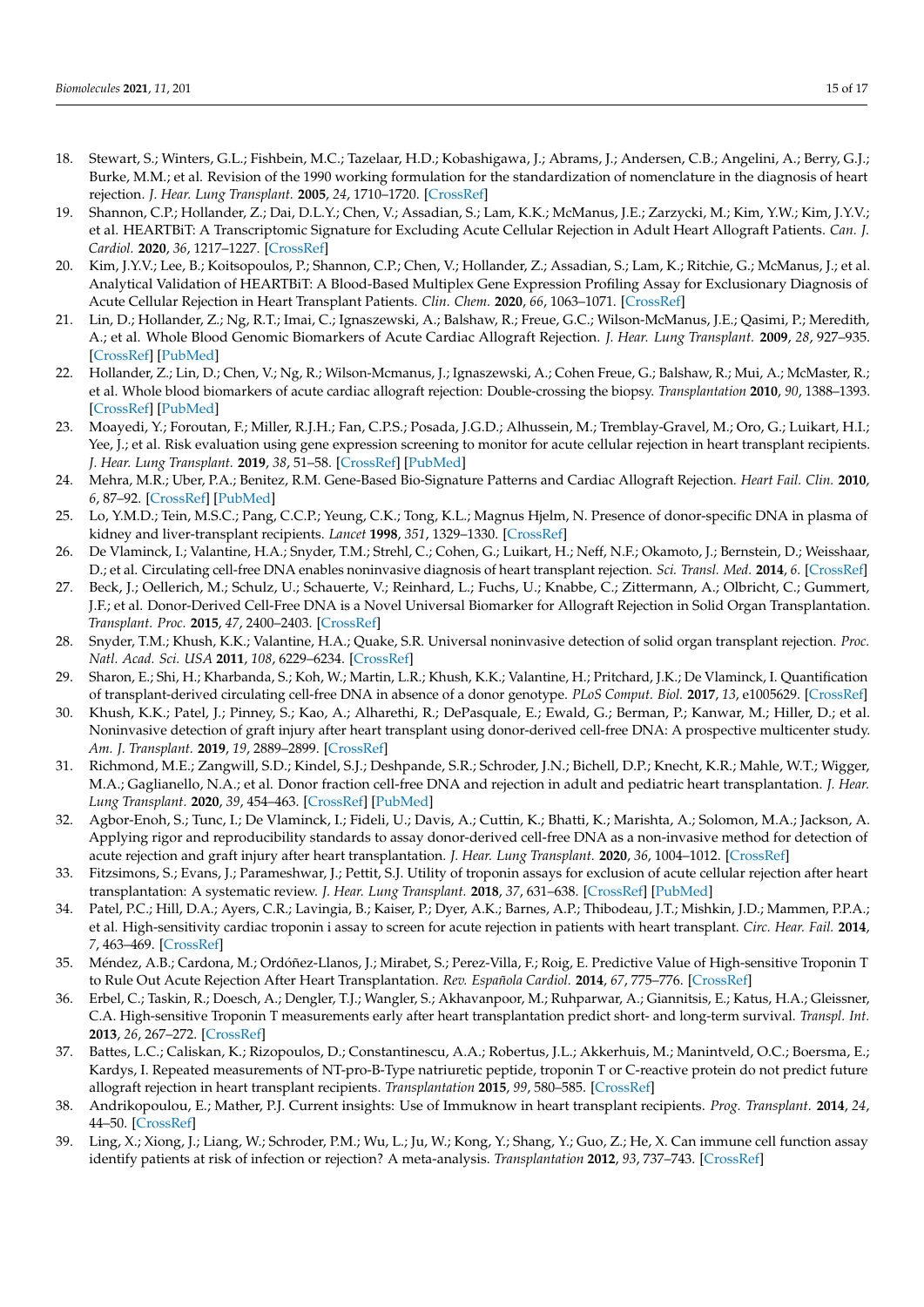- <span id="page-15-0"></span>40. Tait, B.D.; Süsal, C.; Gebel, H.M.; Nickerson, P.W.; Zachary, A.A.; Claas, F.H.J.; Reed, E.F.; Bray, R.A.; Campbell, P.; Chapman, J.R.; et al. Consensus guidelines on the testing and clinical management issues associated with HLA and Non-HLA antibodies in transplantation. *Transplantation* **2013**, *95*, 19–47. [\[CrossRef\]](http://doi.org/10.1097/TP.0b013e31827a19cc)
- <span id="page-15-1"></span>41. Kobashigawa, J.; Colvin, M.; Potena, L.; Dragun, D.; Crespo-Leiro, M.G.; Delgado, J.F.; Olymbios, M.; Parameshwar, J.; Patel, J.; Reed, E.; et al. The management of antibodies in heart transplantation: An ISHLT consensus document. *J. Hear. Lung Transplant.* **2018**, *37*, 537–547. [\[CrossRef\]](http://doi.org/10.1016/j.healun.2018.01.1291) [\[PubMed\]](http://www.ncbi.nlm.nih.gov/pubmed/29452978)
- <span id="page-15-2"></span>42. Kobashigawa, J.; Crespo-Leiro, M.G.; Ensminger, S.M.; Reichenspurner, H.; Angelini, A.; Berry, G.; Burke, M.; Czer, L.; Hiemann, N.; Kfoury, A.G.; et al. Report from a consensus conference on antibody-mediated rejection in heart transplantation. *J. Hear. Lung Transplant.* **2011**, *30*, 252–269. [\[CrossRef\]](http://doi.org/10.1016/j.healun.2010.11.003) [\[PubMed\]](http://www.ncbi.nlm.nih.gov/pubmed/21300295)
- <span id="page-15-3"></span>43. Langseth, H.; Bucher-johannessen, C.; Fromm, B.; Keller, A. A comprehensive pro fi le of circulating RNAs in human serum. *RNA Biol.* **2018**, *15*, 242–250.
- <span id="page-15-4"></span>44. Gu, G.; Huang, Y.; Wu, C.; Guo, Z.; Ma, Y.; Xia, Q.; Awasthi, A.; He, X. Differential expression of long noncoding RNAs during cardiac allograft rejection. *Transplantation* **2017**, *101*, 83–91. [\[CrossRef\]](http://doi.org/10.1097/TP.0000000000001463)
- <span id="page-15-5"></span>45. Sukma Dewi, I.; Torngren, K.; Gidlöf, O.; Kornhall, B.; Öhman, J. Altered serum miRNA profiles during acute rejection after heart transplantation: Potential for non-invasive allograft surveillance. *J. Hear. Lung Transplant.* **2013**, *32*, 463–466. [\[CrossRef\]](http://doi.org/10.1016/j.healun.2012.12.007)
- <span id="page-15-6"></span>46. Sukma Dewi, I.; Hollander, Z.; Lam, K.K.; McManus, J.W.; Tebbutt, S.J.; Ng, R.T.; Keown, P.A.; McMaster, R.W.; McManus, B.M.; Gidlöf, O.; et al. Association of serum MiR-142-3p and MiR-101-3p levels with acute cellular rejection after heart transplantation. *PLoS ONE* **2017**, *12*, e0170842. [\[CrossRef\]](http://doi.org/10.1371/journal.pone.0170842)
- <span id="page-15-7"></span>47. Van Huyen, J.P.D.; Tible, M.; Gay, A.; Guillemain, R.; Aubert, O.; Varnous, S.; Iserin, F.; Rouvier, P.; François, A.; Vernerey, D.; et al. MicroRNAs as non-invasive biomarkers of heart transplant rejection. *Eur. Heart J.* **2014**, *35*, 3194–3202. [\[CrossRef\]](http://doi.org/10.1093/eurheartj/ehu346)
- <span id="page-15-8"></span>48. Van Aelst, L.N.L.; Summer, G.; Li, S.; Gupta, S.K.; Heggermont, W.; De Vusser, K.; Carai, P.; Naesens, M.; Van Cleemput, J.; Van De Werf, F.; et al. RNA profiling in human and murine transplanted hearts: Identification and validation of therapeutic targets for acute cardiac and renal allograft rejection. *Am. J. Transplant.* **2016**, *16*, 99–110. [\[CrossRef\]](http://doi.org/10.1111/ajt.13421)
- <span id="page-15-9"></span>49. Bernardi, S.; Balbi, C. Extracellular vesicles: From biomarkers to therapeutic tools. *Biology* **2020**, *9*, 258. [\[CrossRef\]](http://doi.org/10.3390/biology9090258)
- 50. Barile, L.; Gherghiceanu, M.; Popescu, L.M.; Moccetti, T.; Vassalli, G. Ultrastructural evidence of exosome secretion by progenitor cells in adult mouse myocardium and adult human cardiospheres. *J. Biomed. Biotechnol.* **2012**, *2012*, 1–10. [\[CrossRef\]](http://doi.org/10.1155/2012/354605)
- <span id="page-15-10"></span>51. Théry, C.; Witwer, K.W.; Aikawa, E.; Alcaraz, M.J.; Anderson, J.D.; Andriantsitohaina, R.; Antoniou, A.; Arab, T.; Archer, F.; Atkin-Smith, G.K.; et al. Minimal information for studies of extracellular vesicles 2018 (MISEV2018): A position statement of the International Society for Extracellular Vesicles and update of the MISEV2014 guidelines. *J. Extracell. Vesicles* **2018**, *7*, 1535750. [\[CrossRef\]](http://doi.org/10.1080/20013078.2018.1535750) [\[PubMed\]](http://www.ncbi.nlm.nih.gov/pubmed/30637094)
- <span id="page-15-11"></span>52. Barile, L.; Vassalli, G. Exosomes: Therapy delivery tools and biomarkers of diseases. *Pharmacol. Ther.* **2017**, *174*, 63–78. [\[CrossRef\]](http://doi.org/10.1016/j.pharmthera.2017.02.020) [\[PubMed\]](http://www.ncbi.nlm.nih.gov/pubmed/28202367)
- <span id="page-15-12"></span>53. Burrello, J.; Biemmi, V.; Cas, M.D.; Amongero, M.; Bolis, S.; Lazzarini, E.; Bollini, S. Sphingolipid composition of circulating extracellular vesicles after myocardial ischemia. *Sci. Rep.* **2020**, *10*, 1–14. [\[CrossRef\]](http://doi.org/10.1038/s41598-020-73411-7) [\[PubMed\]](http://www.ncbi.nlm.nih.gov/pubmed/32999414)
- <span id="page-15-13"></span>54. Li, Y.; He, X.; Li, Q.; Lai, H.; Zhang, H.; Hu, Z.; Li, Y.; Huang, S. EV-origin: Enumerating the tissue-cellular origin of circulating extracellular vesicles using exLR profile. *Comput. Struct. Biotechnol. J.* **2020**, *18*, 2851–2859. [\[CrossRef\]](http://doi.org/10.1016/j.csbj.2020.10.002) [\[PubMed\]](http://www.ncbi.nlm.nih.gov/pubmed/33133426)
- <span id="page-15-14"></span>55. Boulanger, C.M.; Loyer, X.; Rautou, P.E.; Amabile, N. Extracellular vesicles in coronary artery disease. *Nat. Rev. Cardiol.* **2017**, *14*, 259–272. [\[CrossRef\]](http://doi.org/10.1038/nrcardio.2017.7)
- <span id="page-15-16"></span>56. Vacchi, E.; Burrello, J.; Di Silvestre, D.; Burrello, A.; Bolis, S.; Mauri, P.; Vassalli, G.; Cereda, C.W.; Farina, C.; Barile, L.; et al. Immune profiling of plasma-derived extracellular vesicles identifies Parkinson disease. *Neurol. Neuroimmunol. Neuroinflamm.* **2020**, *7*, e866. [\[CrossRef\]](http://doi.org/10.1212/NXI.0000000000000866) [\[PubMed\]](http://www.ncbi.nlm.nih.gov/pubmed/32817412)
- <span id="page-15-15"></span>57. Burrello, J.; Bolis, S.; Balbi, C.; Burrello, A.; Provasi, E.; Caporali, E.; Gauthier, L.G.; Peirone, A.; D'Ascenzo, F.; Monticone, S.; et al. An extracellular vesicle epitope profile is associated with acute myocardial infarction. *J. Cell. Mol. Med.* **2020**, *24*, 9945–9957. [\[CrossRef\]](http://doi.org/10.1111/jcmm.15594)
- <span id="page-15-17"></span>58. Castellani, C.; Burrello, J.; Fedrigo, M.; Burrello, A.; Bolis, S.; Di Silvestre, D.; Tona, F.; Bottio, T.; Biemmi, V.; Toscano, G.; et al. Circulating extracellular vesicles as non-invasive biomarker of rejection in heart transplant. *J. Hear. Lung Transplant.* **2020**, *39*, 1136–1148. [\[CrossRef\]](http://doi.org/10.1016/j.healun.2020.06.011)
- <span id="page-15-18"></span>59. Kennel, P.J.; Saha, A.; Maldonado, D.A.; Givens, R.; Brunjes, D.L.; Castillero, E.; Zhang, X.; Ji, R.; Yahi, A.; George, I.; et al. Serum exosomal protein pro fi ling for the non-invasive detection of cardiac allograft rejection. *J. Hear. Lung Transplant.* **2018**, *37*, 409–417. [\[CrossRef\]](http://doi.org/10.1016/j.healun.2017.07.012)
- <span id="page-15-19"></span>60. Li, Q.; Wang, H.; Peng, H.; Huyan, T.; Cacalano, N.A. Exosomes: Versatile nano mediators of immune regulation. *Cancers* **2019**, *11*, 1557. [\[CrossRef\]](http://doi.org/10.3390/cancers11101557)
- <span id="page-15-20"></span>61. Mirzakhani, M.; Mohammadnia-Afrouzi, M.; Shahbazi, M.; Mirhosseini, S.A.; Hosseini, H.M.; Amani, J. The exosome as a novel predictive/diagnostic biomarker of rejection in the field of transplantation. *Clin. Immunol.* **2019**, *203*, 134–141. [\[CrossRef\]](http://doi.org/10.1016/j.clim.2019.04.010) [\[PubMed\]](http://www.ncbi.nlm.nih.gov/pubmed/31077803)
- <span id="page-15-21"></span>62. Liu, Q.; Rojas-canales, D.M.; Divito, S.J.; Shufesky, W.J.; Stolz, D.B.; Erdos, G.; Sullivan, M.L.G.; Gibson, G.A.; Watkins, S.C.; Larregina, A.T.; et al. Donor Dendritic cell–derived Exosomes Promote Allograft-Targeting Immune Response. *J. Clin. Investig.* **2016**, *126*, 2805–2820. [\[CrossRef\]](http://doi.org/10.1172/JCI84577) [\[PubMed\]](http://www.ncbi.nlm.nih.gov/pubmed/27348586)